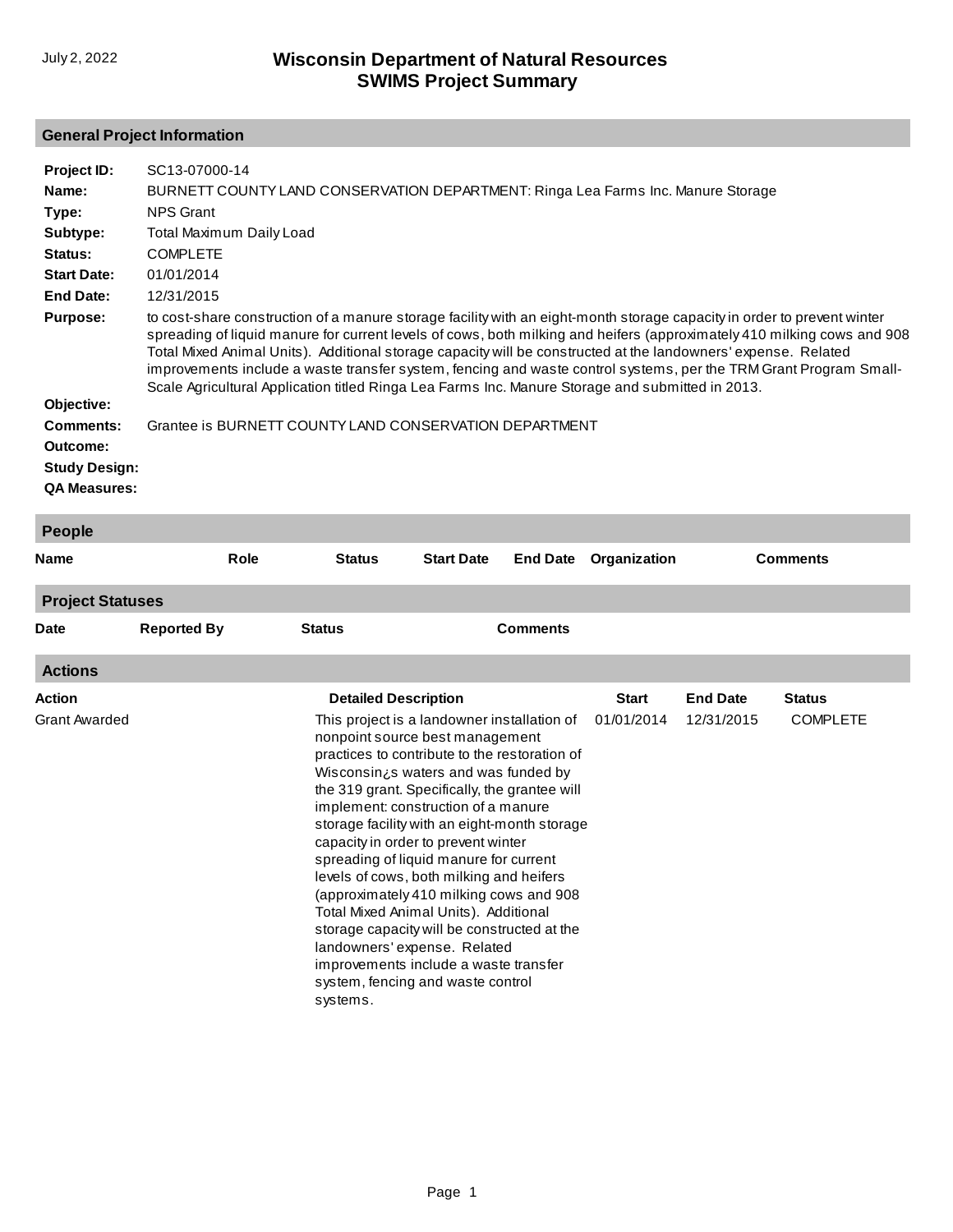| <b>Action</b>                        | <b>Detailed Description</b>                                                                                                                                                                                                                                                                                                                                                                                                                                                                                                                                                                                                                                                                                | <b>Start</b> | <b>End Date</b> | <b>Status</b>   |
|--------------------------------------|------------------------------------------------------------------------------------------------------------------------------------------------------------------------------------------------------------------------------------------------------------------------------------------------------------------------------------------------------------------------------------------------------------------------------------------------------------------------------------------------------------------------------------------------------------------------------------------------------------------------------------------------------------------------------------------------------------|--------------|-----------------|-----------------|
| Best Management Practices, Implement | This project is a landowner installation of<br>nonpoint source best management<br>practices to contribute to the restoration of<br>Wisconsin?s waters and was funded by<br>the 319 grant. Specifically, the grantee will<br>implement: construction of a manure<br>storage facility with an eight-month storage<br>capacity in order to prevent winter<br>spreading of liquid manure for current<br>levels of cows, both milking and heifers<br>(approximately 410 milking cows and 908)<br>Total Mixed Animal Units). Additional<br>storage capacity will be constructed at the<br>landowners' expense. Related<br>improvements include a waste transfer<br>system, fencing and waste control<br>systems. | 01/01/2014   | 12/31/2015      | <b>COMPLETE</b> |

## **Monitoring Stations**

| <b>Station ID</b>       | <b>Name</b>    |                          | <b>Comments</b>          |  |  |  |
|-------------------------|----------------|--------------------------|--------------------------|--|--|--|
| <b>Assessment Units</b> |                |                          |                          |  |  |  |
| <b>WBIC</b>             | <b>Segment</b> | <b>Local Name</b>        | <b>Official Name</b>     |  |  |  |
| 605100                  |                | Local Water              | Unnamed                  |  |  |  |
| 662400                  |                | Un Spring                | Un Spring                |  |  |  |
| 1880600                 |                | <b>Shallow Lake</b>      | <b>Shallow Lake</b>      |  |  |  |
| 1970400                 |                | Un Lake                  | Unnamed                  |  |  |  |
| 1970500                 |                | Un Lake                  | Unnamed                  |  |  |  |
| 2449700                 |                | <b>Baker Lake</b>        | <b>Baker Lake</b>        |  |  |  |
| 2449900                 |                | Baker Lake T39n R14w S18 | <b>Baker Lake</b>        |  |  |  |
| 2450000                 |                | Baker Lake T39n R15w S02 | <b>Baker Lake</b>        |  |  |  |
| 2450100                 |                | Banach Lake (Kiezer)     | <b>Benach Lake</b>       |  |  |  |
| 2450400                 |                | <b>Bartash Lake</b>      | <b>Bartash Lake</b>      |  |  |  |
| 2450900                 |                | Bass Lake T38n R15w S09  | <b>Bass Lake</b>         |  |  |  |
| 2451000                 |                | Bass Lake T38n R15w S25  | <b>Bass Lake</b>         |  |  |  |
| 2451100                 |                | Bass Lake T39n R14w S24  | <b>Bass Lake</b>         |  |  |  |
| 2451200                 |                | Bass Lake T39n R16w S23  | <b>Bass Lake</b>         |  |  |  |
| 2451400                 |                | Bass Lake T40n R15w S23  | <b>Bass Lake</b>         |  |  |  |
| 2451500                 |                | Bass Lake T41n R14w S03  | <b>Bass Lake</b>         |  |  |  |
| 2451600                 |                | Bass Lake T41n R16w S13  | <b>Bass Lake</b>         |  |  |  |
| 2452900                 |                | <b>Behr Lake</b>         | <b>Behr Lake</b>         |  |  |  |
| 2453100                 |                | Berg Lake                | Berg Lake                |  |  |  |
| 2453400                 |                | <b>Big Doctor Lake</b>   | <b>Big Doctor Lake</b>   |  |  |  |
| 2453500                 |                | <b>Birch Island Lake</b> | <b>Birch Island Lake</b> |  |  |  |
| 2453900                 |                | <b>Black Lake</b>        | <b>Black Lake</b>        |  |  |  |
| 2454200                 |                | <b>Bluff Lake</b>        | <b>Bluff Lake</b>        |  |  |  |
| 2454300                 |                | Bogey Lake               | Bogey Lake               |  |  |  |
| 2454500                 |                | <b>Boner Lake</b>        | <b>Boner Lake</b>        |  |  |  |
| 2454700                 |                | <b>Bradley Lake</b>      | <b>Bradley Lake</b>      |  |  |  |
| 2455000                 | 1              | <b>Bricher Lake</b>      | <b>Bricher Lake</b>      |  |  |  |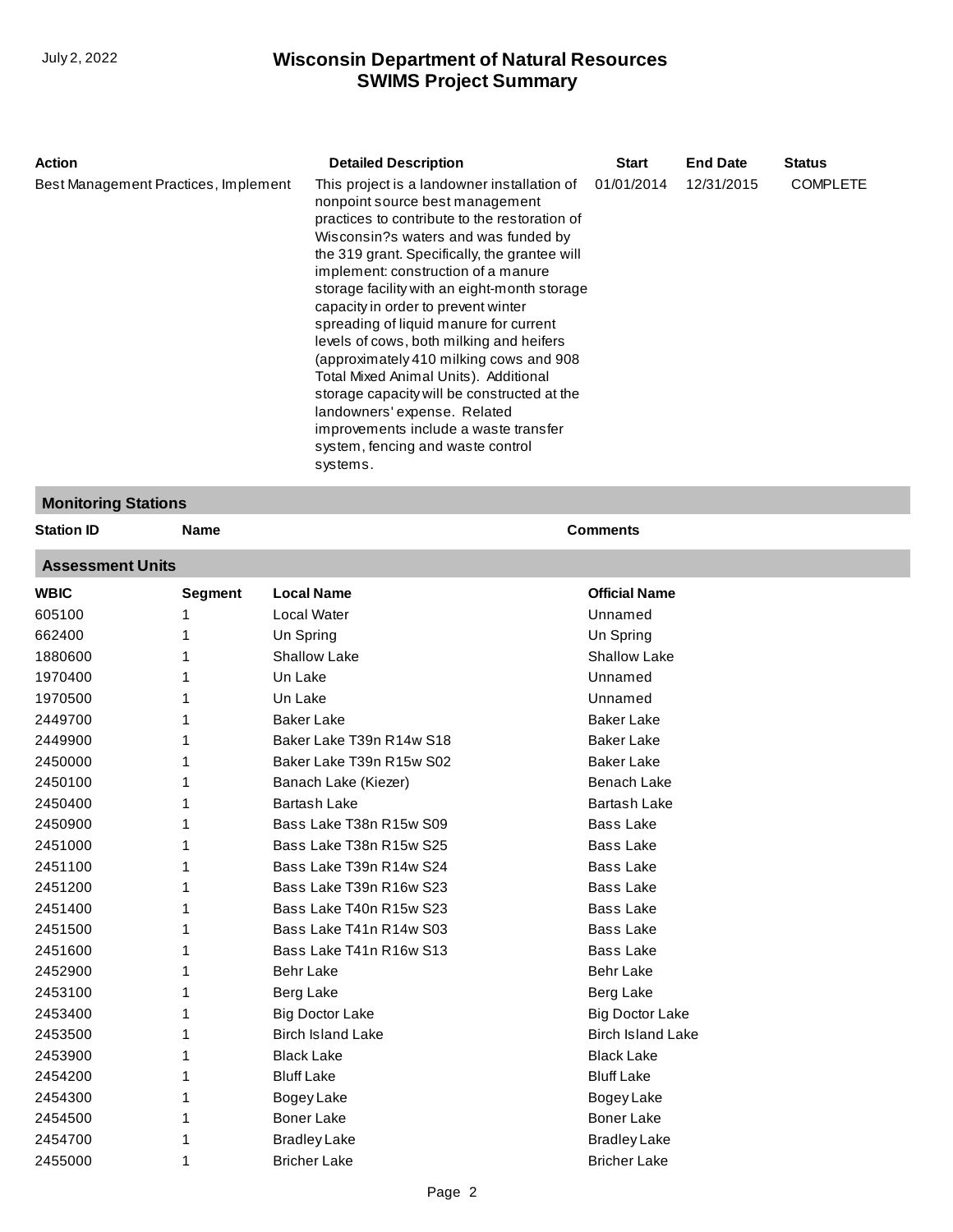| <b>WBIC</b> | <b>Segment</b> | <b>Local Name</b>              | <b>Official Name</b>  |
|-------------|----------------|--------------------------------|-----------------------|
| 2455500     | 1              | Buck Lake T39n R15w S26        | <b>Buck Lake</b>      |
| 2457000     | 1              | Chase Lake                     | Chase Lake            |
| 2457600     | 1              | Clear Lake                     | Clear Lake            |
| 2458000     | 1              | Clubhouse Lake                 | Clubhouse Lake        |
| 2458300     | 1              | <b>Conners Lake</b>            | <b>Conners Lake</b>   |
| 2458500     | 1              | Corwick Lake                   | Coruick Lake          |
| 2458600     | 1              | Cranberry Lake T38n R15w S05   | Cranberry Lake        |
| 2458700     | 1              | Cranberry Lake T40n R14w S04   | Cranberry Lake        |
| 2458800     | 1              | <b>Crescent Lake</b>           | Crescent Lake         |
| 2459100     | 1              | Crooked Lake T38n R16w S08     | Crooked Lake          |
| 2459200     | 1              | Crooked Lake T40n R15w S07     | Crooked Lake          |
| 2459600     | 1              | Crystal Lake                   | Crystal Lake          |
| 2460300     | 1              | Deep Lake                      | Deep Lake             |
| 2460700     | 1              | Deer Lake                      | Deer Lake             |
| 2461100     | 1              | Devils Lake                    | Devils Lake           |
| 2461500     | 1              | Doctor Lake                    | Doctor Lake           |
| 2461700     | 1              | Dubois Lake                    | Dubois Lake           |
| 2462000     | 1              | Durand Lake                    | Durand Lake           |
| 2462600     | 1              | Eagle Lake T40n R14w S26       | Eagle Lake            |
| 2462900     | 1              | Echo Lake                      | Echo Lake             |
| 2463100     | 1              | Elbow Lake                     | Elbow Lake            |
| 2464000     | 1              | Fawn Lake                      | Fawn Lake             |
| 2464100     | 1              | Fenton Lake                    | Fenton Lake           |
| 2464200     | 1              | Fern Lake                      | Fern Lake             |
| 2464300     | 1              | Ferry Lake                     | Ferry Lake            |
| 2464400     | 1              | Fish Lake T38n R16w S06        | <b>Fish Lake</b>      |
| 2464500     | 1              | Fish Lake T40n R14w S04        | Fish Lake             |
| 2464800     | 1              | Floyd Lake                     | Floyd Lake            |
| 2465200     | 1              | <b>Fremstadt Lake</b>          | <b>Fremstadt Lake</b> |
| 2465300     | 1              | Frog Lake (Prinel)             | Frog Lake             |
| 2466300     | 1              | Godfrey Lake                   | Godfrey Lake          |
| 2466500     | 1              | Goose Lake                     | Goose Lake            |
| 2467200     | 1              | Green Lake                     | Green Lake            |
| 2467300     | 1              | Greenwood Lake                 | Greenwood Lake        |
| 2467700     | 1              | Ham Lake                       | Ham Lake              |
| 2468700     | 1.             | Hayden Lake                    | Hayden Lake           |
| 2469900     | 1.             | Horseshoe Lake                 | Horseshoe Lake        |
| 2470700     | 1.             | <b>Island Lake</b>             | <b>Island Lake</b>    |
| 2471600     | 1              | Johnson Lake                   | Johnson Lake          |
| 2471700     | 1.             | Johnson Lake T41n R15w S24     | Johnson Lake          |
| 2471800     | 1              | Kapes Lake (Miller)            | Kapes Lake            |
| 2473700     | 1.             | Thirty-Two Lake                | Lake Thirty Two       |
| 2474100     | 1              | Lang Lake                      | Lang Lake             |
| 2474300     | 1.             | Larson Lake                    | Larson Lake           |
| 2474600     | 1.             | Leaf Lake                      | Leaf Lake             |
| 2475300     | 1              | Lily Lake T41n R14w S34        | Lily Lake             |
| 2475400     | 1              | Lind Lake                      | Lind Lake             |
| 2475600     | 1              | Little Bass Lake T38n R15w S24 | Little Bass Lake      |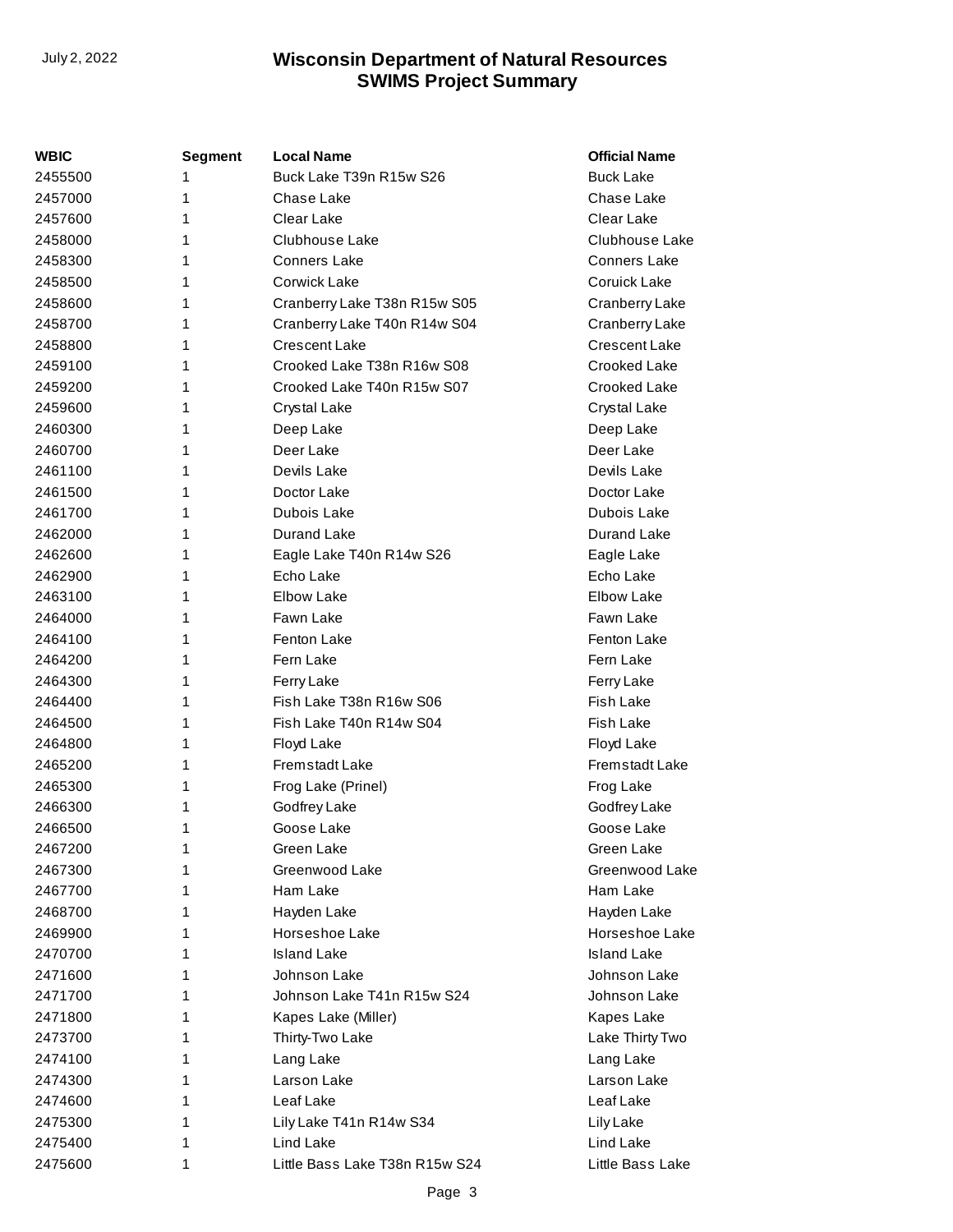| WBIC    | <b>Segment</b> | <b>Local Name</b>              | <b>Official Name</b>        |
|---------|----------------|--------------------------------|-----------------------------|
| 2475800 | 1              | Little Bass Lake T40n R16w S22 | Little Bass Lake            |
| 2476000 | 1              | Little Bear Lake               | Little Bear Lake            |
| 2476200 | 1              | Little Deer Lake               | Little Deer Lake            |
| 2476300 | 1              | Little Dunham Lake             | Little Dunham Lake          |
| 2476900 | 1              | <b>Little Mallard Lake</b>     | Little Mallard Lake         |
| 2477000 | 1              | Little Mcgraw Lake             | Little McGraw Lake          |
| 2477600 | 1              | Little Round Lake              | Little Round Lake           |
| 2478300 | 1              | Long Lake T41n R16w S33        | Long Lake                   |
| 2479400 | 1              | Lost Lake T39n R15w S27        | Lost Lake                   |
| 2479500 | 1              | Lost Lake                      | Lost Lake                   |
| 2479700 | 1              | Lost Lake T41n R14w S16        | Lost Lake                   |
| 2480000 | 1              | Twin Lake, Lower               | <b>Lower Twin Lake</b>      |
| 2480100 | 1              | Lucerne Lake                   | Lucerne Lake                |
| 2480800 | 1              | <b>Mallard Lake</b>            | Mallard Lake                |
| 2481400 | 1              | Mcelroy Lake                   | McElroy Lake                |
| 2481900 | 1              | Meeker Run Lake                | Meeker Run Lake             |
| 2482700 | 1              | Mingo Lake                     | Mingo Lake                  |
| 2482800 | 1              | Miniature Lake                 | Miniature Lake              |
| 2482900 | 1              | Minnow Lake                    | Minnow Lake                 |
| 2483200 | 1              | Mollete Lake                   | Mollete Lake                |
| 2483300 | 1              | Money Lake                     | Money Lake                  |
| 2484400 | 1              | Mud Lake T40n R16w S26         | Mud Lake                    |
| 2485100 | 1              | Muskrat Lake                   | Muskrat Lake                |
| 2485200 | 1              | Myre Lake                      | Myre Lake                   |
| 2485300 | 1              | Myrick                         | Myrick Lake                 |
| 2485400 | 1              | Mystery Lake                   | Mystery Lake                |
| 2485800 | 1              | Twin Lake, North               | Twin Lakes, North Twin Lake |
| 2486100 | 1              | Nicaboyne Lake (Nicahoyne)     | Nicaboyne Lake              |
| 2486300 | 1              | No Mans Lake                   | No Mans Lake                |
| 2486600 | 1              | Oak Lake                       | Oak Lake                    |
| 2487400 | 1              | Our Lake                       | Our Lake                    |
| 2488500 | 1              | Perch Lake                     | Perch Lake                  |
| 2488800 | 1              | <b>Phernetton Lake</b>         | <b>Phernetton Lake</b>      |
| 2489500 | 1              | Pike Lake                      | Pike Lake                   |
| 2490100 | 1              | Pine Lake T37n R18w S22        | Pine Lake                   |
| 2490200 | 1              | Pine Lake T40n R15w S25        | Pine Lake                   |
| 2490600 | 1              | Places Lake                    | Places Lake                 |
| 2490900 | 1              | Point Lake                     | Point Lake                  |
| 2491100 | 1              | Poquettes Lake (Little Long)   | Poquettes Lake              |
| 2491200 | 1              | Pratt Lake                     | Pratt Lake                  |
| 2491500 | 1              | Prinel Lake (Frog)             | <b>Prinel Lake</b>          |
| 2491600 | 1              | <b>Put Lake</b>                | Put Lake                    |
| 2491700 | 1              | Rahn Lake                      | Rahn Lake                   |
| 2492400 | 1              | <b>Richart Lake</b>            | <b>Richart Lake</b>         |
| 2493000 | 1              | Rohr Lake                      | Rohr Lake                   |
| 2493100 | 1              | Rooney Lake                    | Rooney Lake                 |
| 2493600 | 1              | Round Lake T39n R15w S03       | Round Lake                  |
| 2493700 | 1              | Round Lake T41n R16w S33       | Round Lake                  |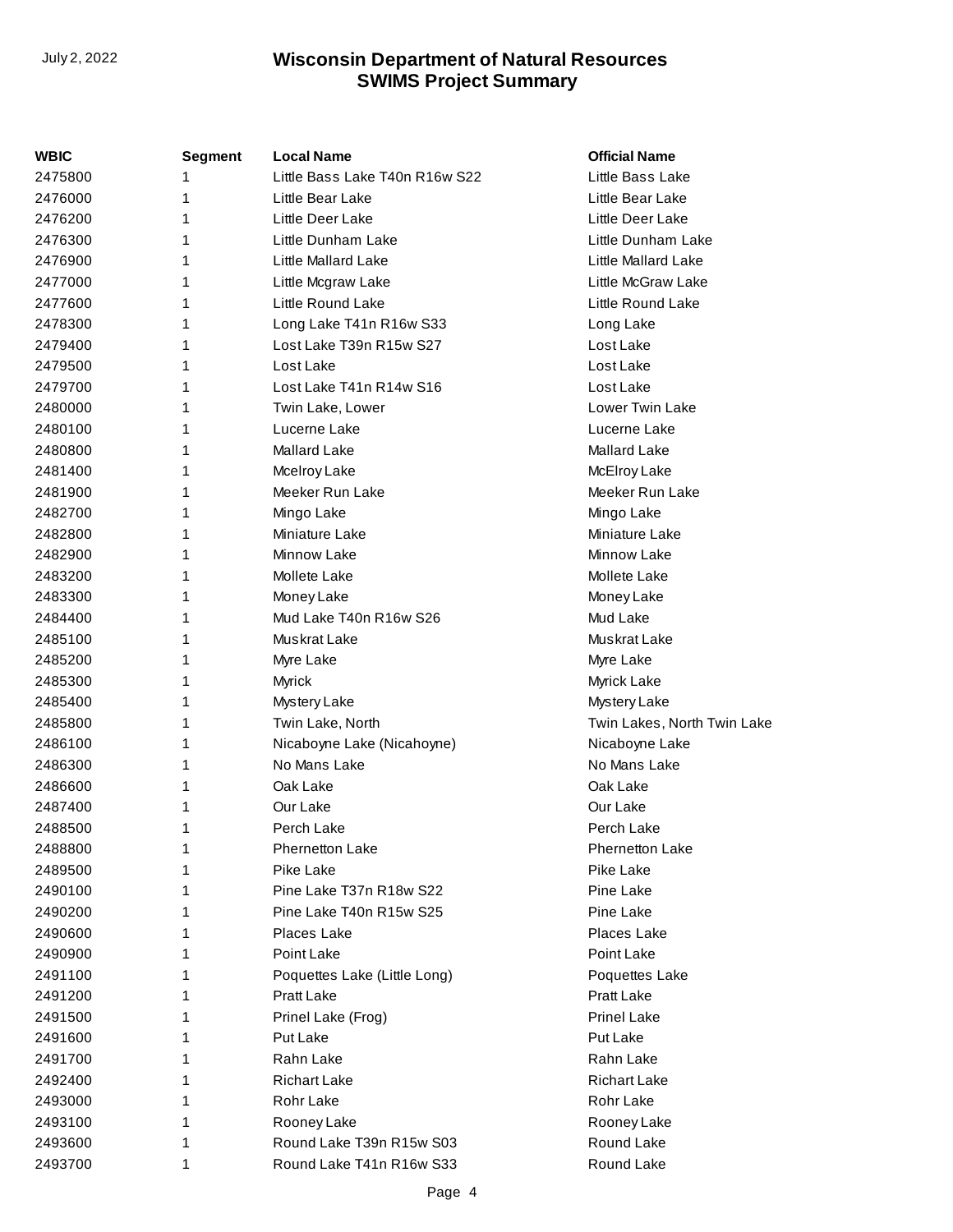| <b>WBIC</b> | <b>Segment</b> | <b>Local Name</b>         | <b>Official Name</b> |
|-------------|----------------|---------------------------|----------------------|
| 2494300     | 1              | Twin Lake, South          | South Twin Lake      |
| 2494700     | 1              | Saginaw Lake              | Saginaw Lake         |
| 2495100     | 1              | Sand Lake T40n R15w S25   | Sand Lake            |
| 2495500     | 1              | Sanks Lake                | Sanks Lake           |
| 2496800     | 1              | Silver Lake T38n R16w S22 | Silver Lake          |
| 2497900     | 1              | Smith Lake                | Smith Lake           |
| 2499200     | 1              | Staples Lake              | Staples Lake         |
| 2499500     | 1              | Stone Lake                | Stone Lake           |
| 2499700     | 1              | <b>Stulen Lake</b>        | Stulen Lake          |
| 2500000     | 1              | Sunfish Lake              | Sunfish Lake         |
| 2500300     | 1              | Swamp Lake T38n R16w S30  | Swamp Lake           |
| 2500400     | 1              | Swamp Lake T39n R15w S11  | Swamp Lake           |
| 2500800     | 1              | Tanda Lake                | Tanda Lake           |
| 2501100     | 1              | <b>Temple Lake</b>        | Temple Lake          |
| 2501200     | 1              | <b>Thatcher Lake</b>      | <b>Thatcher Lake</b> |
| 2501500     | 1              | <b>Tobe Lake</b>          | <b>Tobe Lake</b>     |
| 2502600     | 1              | <b>Tucker Lake</b>        | <b>Tucker Lake</b>   |
| 2527600     | 1              | Un Lake                   | Unnamed              |
| 2527700     | 1              | Un Lake                   | Unnamed              |
| 2527800     | 1              | Un Lake                   | Unnamed              |
| 2527900     | 1              | Un Lake                   | Unnamed              |
| 2528000     | 1              | Un Lake                   | Unnamed              |
| 2528100     | 1              | Un Lake                   | Unnamed              |
| 2528200     | 1              | Un Lake                   | Unnamed              |
| 2528300     | 1              | Un Lake                   | Unnamed              |
| 2528400     | 1              | Un Lake                   | Unnamed              |
| 2528500     | 1              | Un Lake                   | Unnamed              |
| 2528600     | 1              | Un Lake                   | Unnamed              |
| 2531300     | 1              | Un Lake                   | Unnamed              |
| 2531400     | 1              | Un Lake                   | Unnamed              |
| 2531500     | 1              | Unnamed Lake              | Unnamed              |
| 2531600     | 1              | Un Lake                   | Unnamed              |
| 2531700     | 1              | Un Lake                   | Unnamed              |
| 2531800     | 1              | Un Lake                   | Unnamed              |
| 2531900     | 1              | Un Lake                   | Unnamed              |
| 2532000     | 1              | Un Lake                   | Unnamed              |
| 2532100     | 1              | Un Lake                   | Unnamed              |
| 2532200     | 1              | Un Lake                   | Unnamed              |
| 2532300     | 1              | Un Lake                   | Unnamed              |
| 2532400     | 1              | Un Lake                   | Unnamed              |
| 2532500     | 1              | Un Lake                   | Unnamed              |
| 2532600     | 1              | Un Lake                   | Unnamed              |
| 2532700     | 1              | Un Lake                   | Unnamed              |
| 2532800     | 1              | Un Lake                   | Unnamed              |
| 2532900     | 1              | Un Lake                   | Unnamed              |
| 2538100     | 1              | Un Lake                   | Unnamed              |
| 2538200     | 1              | Un Lake                   | Unnamed              |
| 2538300     | 1              | Un Lake                   | Unnamed              |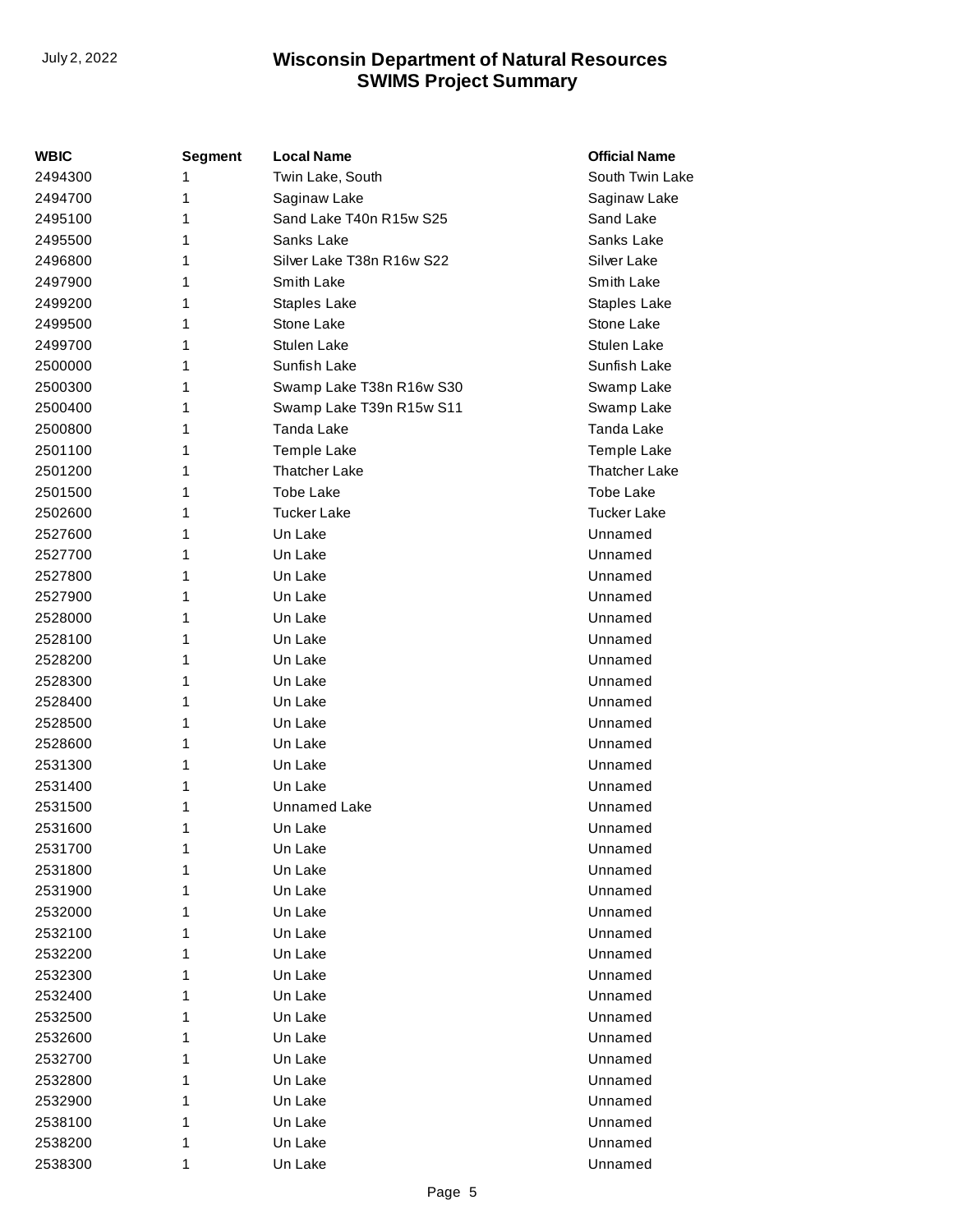| <b>WBIC</b> | <b>Segment</b> | <b>Local Name</b>   | <b>Official Name</b> |
|-------------|----------------|---------------------|----------------------|
| 2538400     | 1              | Un Lake             | Unnamed              |
| 2538500     | 1              | Un Lake             | Unnamed              |
| 2538600     | 1              | Un Lake             | Unnamed              |
| 2538700     | 1              | Un Lake             | Unnamed              |
| 2538800     | 1              | Un Lake             | Unnamed              |
| 2538900     | 1              | Un Lake             | Unnamed              |
| 2539000     | 1              | Un Lake             | Unnamed              |
| 2539100     | 1              | <b>Unnamed Lake</b> | Unnamed              |
| 2539200     | 1              | Un Lake             | Unnamed              |
| 2539300     | 1              | Un Lake             | Unnamed              |
| 2539365     | 1              | Un Lake             | Unnamed              |
| 2539370     | 1              | Un Lake             | Unnamed              |
| 2539380     | 1              | Un Lake             | Unnamed              |
| 2539400     | 1              | Un Lake             | Unnamed              |
| 2539500     | 1              | Un Lake             | Unnamed              |
| 2539600     | 1              | Un Lake             | Unnamed              |
| 2539700     | 1              | Un Lake             | Unnamed              |
| 2539800     | 1              | Un Lake             | Unnamed              |
| 2539900     | 1              | Un Lake             | Unnamed              |
| 2540000     | 1              | Un Lake             | Unnamed              |
| 2540100     | 1              | Un Lake             | Unnamed              |
| 2540200     | 1              | Un Lake             | Unnamed              |
| 2540300     | 1              | Un Lake             | Unnamed              |
| 2540400     | 1              | Un Lake             | Unnamed              |
| 2540500     | 1              | Un Lake             | Unnamed              |
| 2540600     | 1              | Un Lake             | Unnamed              |
| 2540700     | 1              | Un Lake             | Unnamed              |
| 2540800     | 1              | Un Lake             | Unnamed              |
| 2540900     | 1              | Un Lake             | Unnamed              |
| 2541000     | 1              | Un Lake             | Unnamed              |
| 2541100     | 1              | Un Lake             | Unnamed              |
| 2541200     | 1              | <b>Unnamed Lake</b> | Unnamed              |
| 2541300     | 1              | Un Lake             | Unnamed              |
| 2541400     | 1              | Un Lake             | Unnamed              |
| 2541500     | 1              | Un Lake             | Unnamed              |
| 2541600     | 1              | Un Lake             | Unnamed              |
| 2541700     | 1              | Un Lake             | Unnamed              |
| 2546600     | 1              | Un Lake             | Unnamed              |
| 2546700     | 1              | Un Lake             | Unnamed              |
| 2546800     | 1              | Un Lake             | Unnamed              |
| 2546900     | 1              | Un Lake             | Unnamed              |
| 2547000     | 1              | Un Lake             | Unnamed              |
| 2547100     | 1              | Un Lake             | Unnamed              |
| 2547200     | 1              | Un Lake             | Unnamed              |
| 2547300     | 1              | Un Lake             | Unnamed              |
| 2547400     | 1              | Un Lake             | Unnamed              |
| 2547500     | 1              | Un Lake             | Unnamed              |
| 2547700     | 1              | Un Lake             | Unnamed              |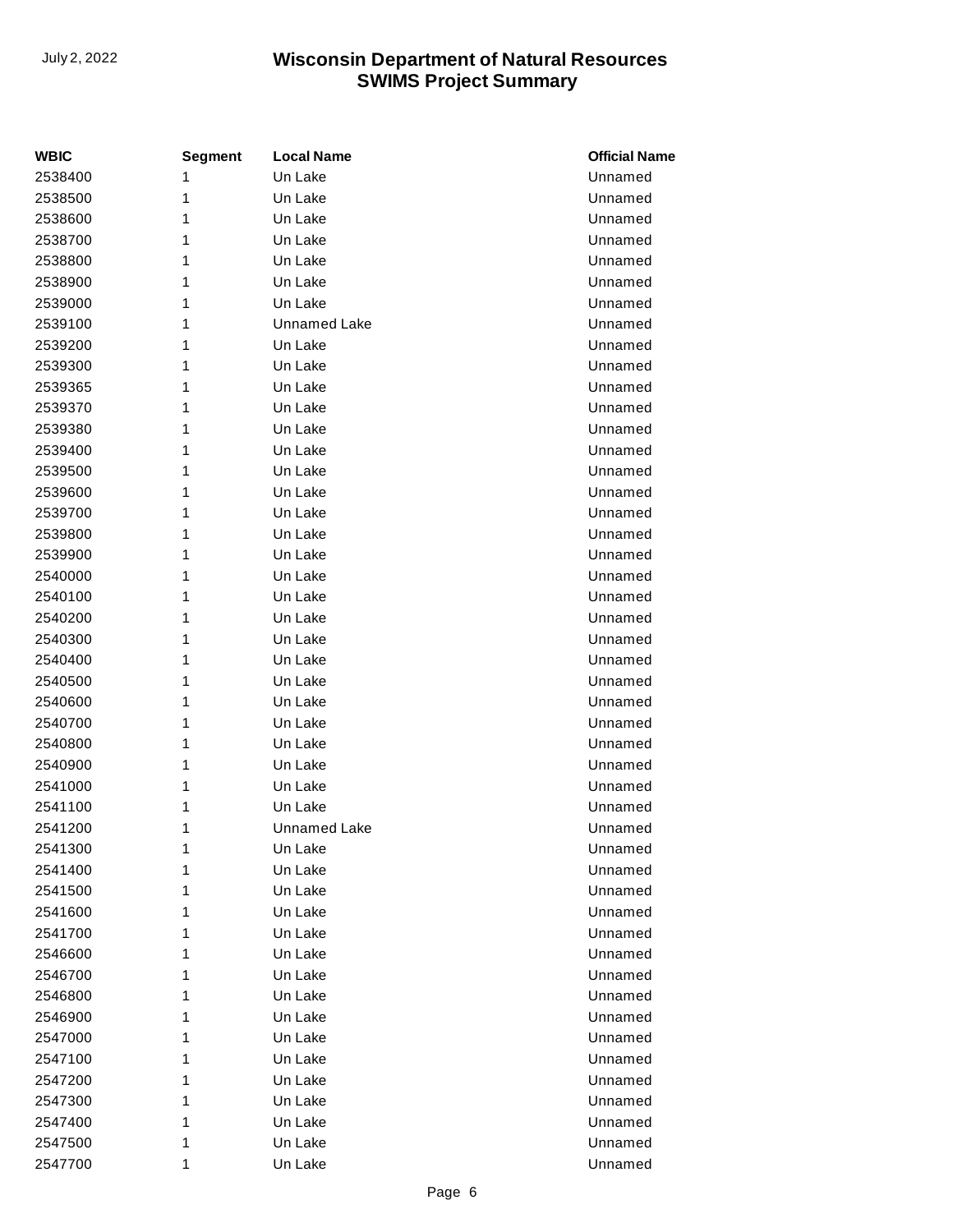| <b>WBIC</b> | <b>Segment</b> | <b>Local Name</b>   | <b>Official Name</b> |
|-------------|----------------|---------------------|----------------------|
| 2547800     | 1              | Un Lake             | Unnamed              |
| 2547900     | 1              | Un Lake             | Unnamed              |
| 2548000     | 1              | Un Lake             | Unnamed              |
| 2548100     | 1              | Un Lake             | Unnamed              |
| 2548200     | 1              | Un Lake             | Unnamed              |
| 2548300     | 1              | Un Lake             | Unnamed              |
| 2548400     | 1              | Un Lake             | Unnamed              |
| 2548500     | 1              | Un Lake             | Unnamed              |
| 2548600     | 1              | Un Lake             | Unnamed              |
| 2548700     | 1              | Un Lake             | Unnamed              |
| 2548800     | 1              | Un Lake             | Unnamed              |
| 2548900     | 1              | Un Lake             | Unnamed              |
| 2549000     | 1              | Un Lake             | Unnamed              |
| 2549100     | 1              | Un Lake             | Unnamed              |
| 2549200     | 1              | Un Lake             | Unnamed              |
| 2549300     | 1              | Un Lake             | Unnamed              |
| 2555400     | 1              | Un Lake             | Unnamed              |
| 2555600     | 1              | Un Lake             | Unnamed              |
| 2555700     | 1              | Un Lake             | Unnamed              |
| 2555800     | 1              | Un Lake             | Unnamed              |
| 2555900     | 1              | Un Lake             | Unnamed              |
| 2556000     | 1              | Un Lake             | Unnamed              |
| 2556100     | 1              | Un Lake             | Unnamed              |
| 2556200     | 1              | Un Lake             | Unnamed              |
| 2556300     | 1              | Un Lake             | Unnamed              |
| 2556400     | 1              | Un Lake             | Unnamed              |
| 2556500     | 1              | Un Lake             | Unnamed              |
| 2556600     | 1              | Un Lake             | Unnamed              |
| 2556700     | 1              | <b>Unnamed Lake</b> | Unnamed              |
| 2556800     | 1              | Un Lake             | Unnamed              |
| 2556900     | 1              | Un Lake             | Unnamed              |
| 2557000     | 1              | Un Lake             | Unnamed              |
| 2557100     | 1              | Un Lake             | Unnamed              |
| 2557200     | 1              | Un Lake             | Unnamed              |
| 2557300     | 1              | Un Lake             | Unnamed              |
| 2557400     | 1              | Un Lake             | Unnamed              |
| 2557500     | 1              | Un Lake             | Unnamed              |
| 2557600     | 1              | Un Lake             | Unnamed              |
| 2557700     | 1              | Un Lake             | Unnamed              |
| 2557800     | 1              | Un Lake             | <b>Truck Lake</b>    |
| 2557900     | 1              | Un Lake             | Unnamed              |
| 2558000     | 1              | Un Lake             | Unnamed              |
| 2558100     | 1              | Un Lake             | Unnamed              |
| 2558200     | 1              | Un Lake             | Unnamed              |
| 2558300     | 1              | Un Lake             | Unnamed              |
| 2558400     | 1              | Local Water         | Unnamed              |
| 2558500     | 1              | Un Lake             | Unnamed              |
| 2558600     | 1              | Un Lake             | Unnamed              |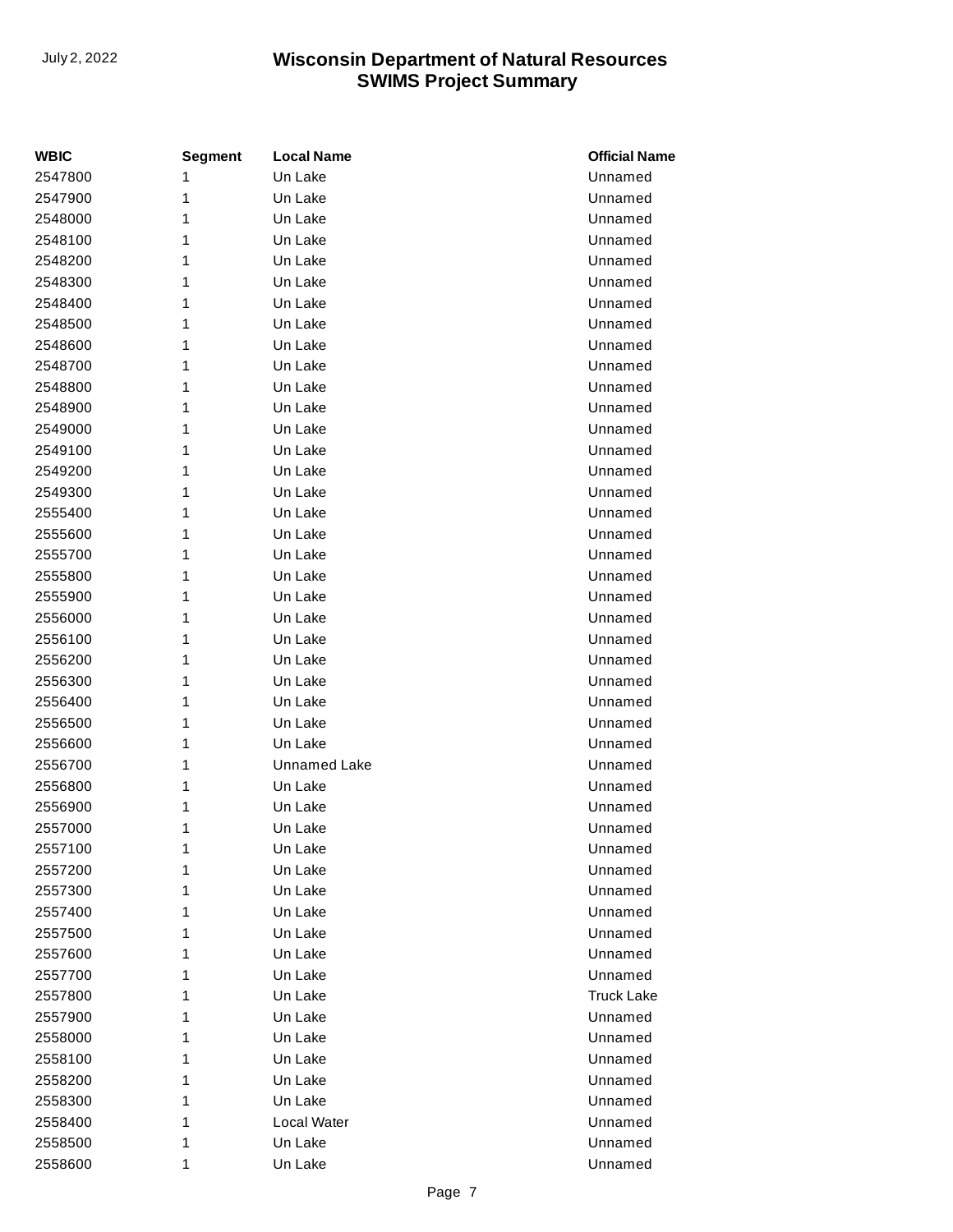| <b>WBIC</b> | <b>Segment</b> | <b>Local Name</b>  | <b>Official Name</b>   |
|-------------|----------------|--------------------|------------------------|
| 2558700     | 1              | Un Lake            | Unnamed                |
| 2558800     | 1              | Un Lake            | Unnamed                |
| 2558900     | 1              | Un Lake            | Unnamed                |
| 2559000     | 1              | Un Lake            | Unnamed                |
| 2559100     | 1              | Un Lake            | Unnamed                |
| 2559200     | 1              | Un Lake            | Unnamed                |
| 2559300     | 1              | Un Lake            | Unnamed                |
| 2559400     | 1              | Un Lake            | Unnamed                |
| 2559500     | 1              | Un Lake            | Unnamed                |
| 2559600     | 1              | Un Lake            | Unnamed                |
| 2559700     | 1              | Un Lake            | Unnamed                |
| 2559800     | 1              | Un Lake            | Unnamed                |
| 2559900     | 1              | Un Lake            | Unnamed                |
| 2560000     | 1              | Un Lake            | Unnamed                |
| 2568100     | 1              | Un Lake            | Unnamed                |
| 2568200     | 1              | Un Lake            | Unnamed                |
| 2568300     | 1              | Un Lake            | Unnamed                |
| 2568400     | 1              | Un Lake            | Unnamed                |
| 2568500     | 1              | Un Lake            | Unnamed                |
| 2568600     | 1              | Un Lake            | Unnamed                |
| 2568700     | 1              | Un Lake            | Unnamed                |
| 2568800     | 1              | Un Lake            | Unnamed                |
| 2568900     | 1              | Un Lake            | Unnamed                |
| 2569000     | 1              | Un Lake            | Unnamed                |
| 2569100     | 1              | Un Lake            | Unnamed                |
| 2569200     | 1              | Unnamed Lake       | Unnamed                |
| 2569300     | 1              | Un Lake            | Unnamed                |
| 2569400     | 1              | Un Lake            | Unnamed                |
| 2569500     | 1              | Un Lake            | Unnamed                |
| 2569600     | 1              | Un Lake            | Unnamed                |
| 2569700     | 1              | Un Lake            | Unnamed                |
| 2569900     | 1              | Un Lake            | Unnamed                |
| 2570000     | 1              | Un Lake            | Unnamed                |
| 2570100     | 1              | Un Lake            | Unnamed                |
| 2570200     | 1              | Un Lake            | Unnamed                |
| 2570300     | 1              | Un Lake            | Unnamed                |
| 2573100     | 1              | Un Lake            | Unnamed                |
| 2598400     | 1              | Twin Lake, Upper   | <b>Upper Twin Lake</b> |
| 2598600     | 1              | Viola Lake         | Viola Lake             |
| 2599500     | 1              | Ward Lake          | Ward Lake              |
| 2600700     | 1              | Wilson Lake        | <b>Wilson Lake</b>     |
| 2601400     | 4              | St. Croix River    | Saint Croix River      |
| 2601400     | 6              | St. Croix River    | Saint Croix River      |
| 2635500     | 2              | <b>Orr Creek</b>   | Orr Creek              |
| 2636000     | 2              | <b>Trade River</b> | <b>Trade River</b>     |
| 2636000     | 6              | <b>Trade River</b> | <b>Trade River</b>     |
| 2636000     | 7              | <b>Trade River</b> | <b>Trade River</b>     |
| 2636000     | 8              | <b>Trade River</b> | <b>Trade River</b>     |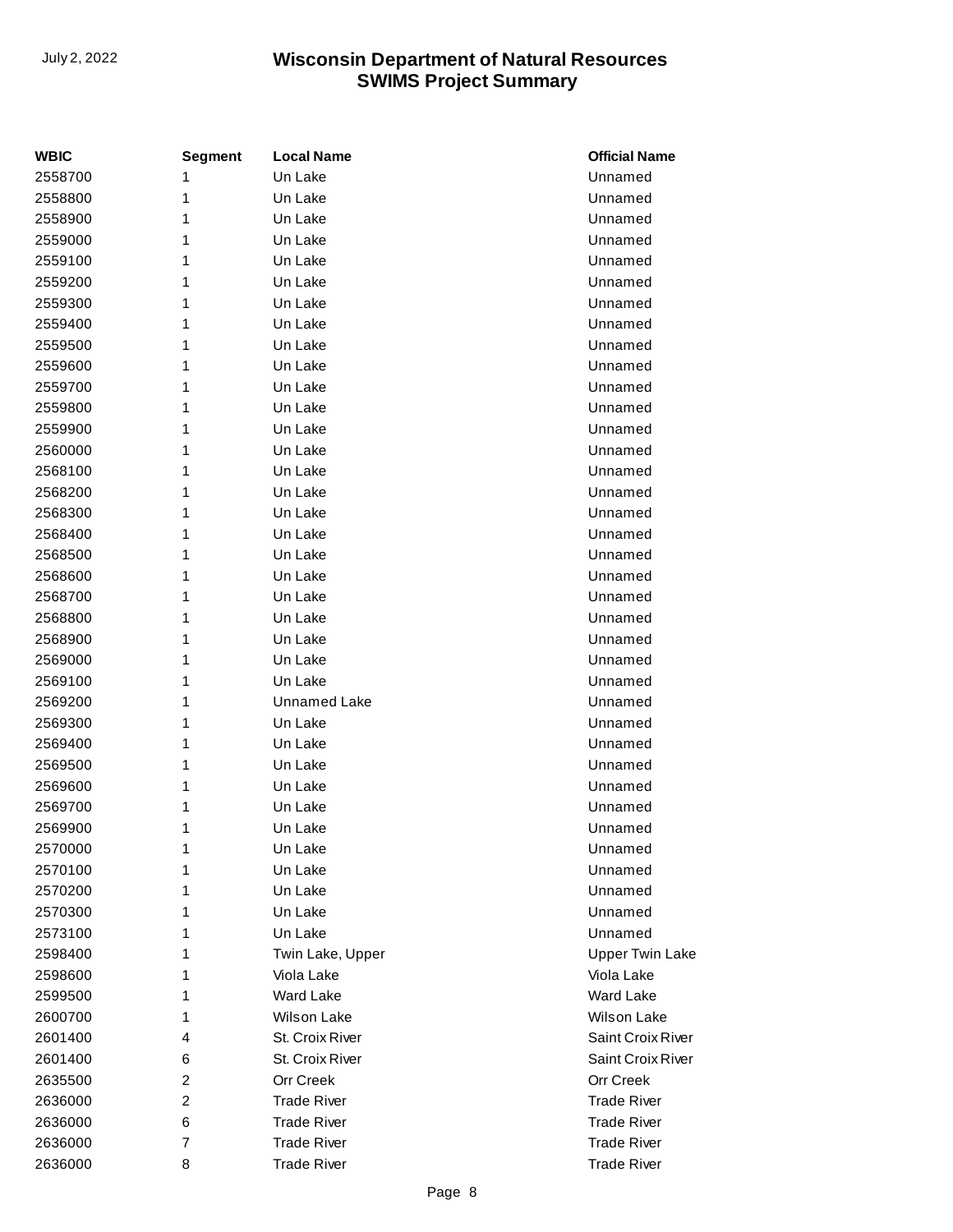| WBIC    | Segment        | <b>Local Name</b>             | <b>Official Name</b>          |
|---------|----------------|-------------------------------|-------------------------------|
| 2636100 |                | Cowan Creek                   | Cowan Creek                   |
| 2636500 | 1              | <b>Fish Lake</b>              | <b>Fish Lake</b>              |
| 2636600 | 1              | Town Road Flowage             | Town Road Flowage             |
| 2636600 | 2              | Town Road Flowage             | Town Road Flowage             |
| 2636800 | 1              | Logging Creek                 | Logging Creek                 |
| 2636800 | 2              | Logging Creek                 | Logging Creek                 |
| 2637200 | 1              | Dueholm Flowage               | Dueholm Flowage               |
| 2637400 | 1              | North Fork Trade River        | North Fork Trade River        |
| 2637400 | 2              | North Fork Trade River        | North Fork Trade River        |
| 2637400 | 3              | North Fork Trade River        | North Fork Trade River        |
| 2637400 | 4              | North Fork Trade River        | North Fork Trade River        |
| 2637800 | 1              | Grettum Flowage               | Grettum Flowage               |
| 2638100 | 1              | <b>Isaac Lake</b>             | Isaac Lake                    |
| 2638200 | 1              | Little Holmes Lake            | Little Holmes Lake            |
| 2638400 |                | <b>Holmes Lake</b>            | <b>Holmes Lake</b>            |
| 2638600 | 1              | Bass Lake T37n R18w S17       | <b>Bass Lake</b>              |
| 2638700 | 1              | <b>Big Trade Lake</b>         | <b>Big Trade Lake</b>         |
| 2638900 | 1              | Un Lake                       | Unnamed                       |
| 2639100 | 1              | Pickle Lake                   | Pickle Lake                   |
| 2639200 | 1              | Gabrielson Lake (Gabelson)    | Gabriels on Lake              |
| 2639300 | 1              | Trade Lake, Little            | Little Trade Lake             |
| 2639500 | 1              | Un Lake                       | Unnamed                       |
| 2639700 | 1              | Un Lake                       | Unnamed                       |
| 2639800 | 1              | Spook Lake                    | Spook Lake                    |
| 2640000 | 1              | Un Lake                       | Unnamed                       |
| 2640100 | 1              | Round Lake T37n R18w S27      | Round Lake                    |
| 2640300 | 1              | Rice Lake T37n R18w S25       | Rice Lake                     |
| 2642800 | 1              | <b>Benson Brook</b>           | <b>Benson Brook</b>           |
| 2642900 | 1              | <b>Wood River</b>             | <b>Wood River</b>             |
| 2642900 | 2              | Wood River                    | Wood River                    |
| 2643000 | 1              | Hay Creek                     | Hay Creek                     |
| 2643000 | 2              | Hay Creek                     | Hay Creek                     |
| 2643100 | 1              | Local Water                   | Unnamed                       |
| 2644100 |                | Phantom Flowage T39n R19w S36 | Phantom Flowage T39n R19w S36 |
| 2644200 |                | Phantom L. Bypass             | Phantom Lake Bypass           |
| 2644400 |                | South Refuge Flowage          | South Refuge Flowage          |
| 2644700 | 1              | <b>Upper Phantom Flowage</b>  | <b>Upper Phantom Flowage</b>  |
| 2644900 | 1              | Dike 2 Flowage                | Dike 2 Flowage                |
| 2645000 |                | Refuge Bypass                 | Refuge Bypass                 |
| 2645200 |                | Reisinger Lake                | Reisinger Lake                |
| 2645400 | 1              | Dike 4 Flowage                | Dike 4 Flowage                |
| 2645500 | 1              | Local Water                   | Unnamed                       |
| 2645800 |                | <b>Unnamed Stream</b>         | Unnamed                       |
| 2645900 | 1              | Rice Lake                     | Rice Lake                     |
| 2646500 | 1              | Memory Lake                   | Memory Lake                   |
| 2646600 | 1              | <b>Whiskey Creek</b>          | <b>Whiskey Creek</b>          |
| 2646600 | $\overline{c}$ | <b>Whiskey Creek</b>          | <b>Whiskey Creek</b>          |
| 2646800 | 1              | <b>Whiskey Creek</b>          | Whiskey Creek Flowage         |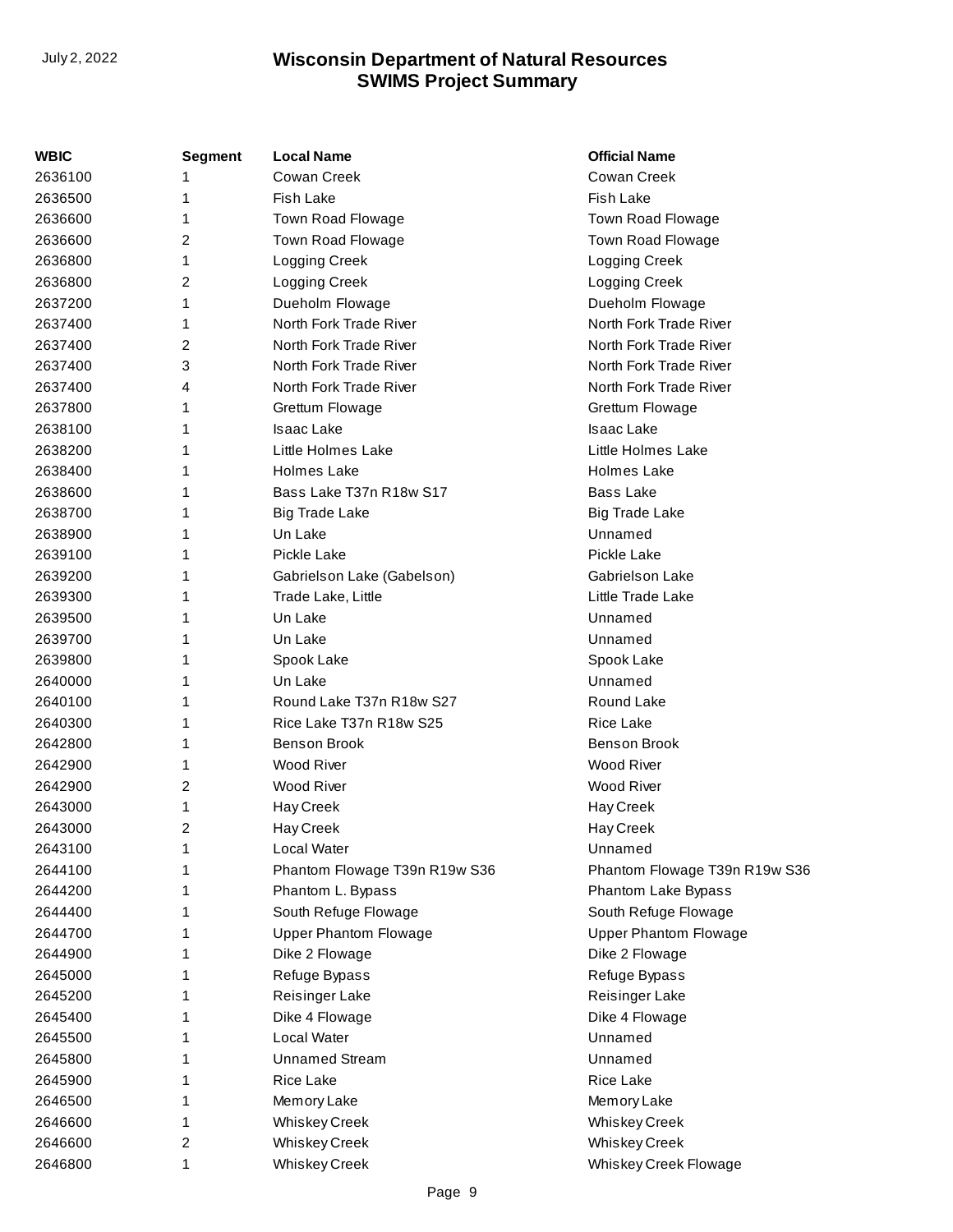| WBIC    | <b>Segment</b> | <b>Local Name</b>                     | <b>Official Name</b>      |
|---------|----------------|---------------------------------------|---------------------------|
| 2646900 |                | Local Water                           | Unnamed                   |
| 2647000 | 1              | North Fork Wood River                 | North Fork Wood River     |
| 2647100 | 1              | Unnamed Trib to North Fork Wood River | Unnamed                   |
| 2647100 | 2              | Unnamed Trib to North Fork Wood River | Unnamed                   |
| 2647300 | 1              | North Fork Flowage                    | North Fork Flowage        |
| 2647400 | 1              | Pumphouse Ditch                       | Pumphouse Ditch           |
| 2647600 | 1              | <b>Unnamed Lake</b>                   | Dike 1 Flowage            |
| 2648100 | 1              | <b>Reed Lake</b>                      | Reed Lake                 |
| 2648100 | 2              | <b>Reed Lake</b>                      | Reed Lake                 |
| 2648200 | 1              | Monson Lake T39n R18w S04             | Monson Lake T39n R18w S04 |
| 2648700 | 1              | Local Water                           | Unnamed                   |
| 2648900 | 1              | Upper North Fork Flowage              | Upper North Fork Flowage  |
| 2649300 | 1              | <b>Local Water</b>                    | Unnamed                   |
| 2649400 |                | Local Water                           | Unnamed                   |
| 2649500 | 1              | Mud Hen Lake                          | Mud Hen Lake              |
| 2649600 | 1              | Un Lake                               | Unnamed                   |
| 2649700 | 1              | Blomberg Lake (Bloomberg)             | <b>Blomberg Lake</b>      |
| 2649800 | 1              | Wood Lake                             | Wood Lake                 |
| 2649900 | 1              | <b>Spirit Creek</b>                   | <b>Spirit Creek</b>       |
| 2649900 | 2              | <b>Spirit Creek</b>                   | <b>Spirit Creek</b>       |
| 2649900 | 4              | <b>Spirit Creek</b>                   | <b>Spirit Creek</b>       |
| 2650000 | 1              | <b>Unnamed Stream</b>                 | Unnamed                   |
| 2650100 | 1              | Peterson Lake                         | <b>Peterson Lake</b>      |
| 2650200 | 1              | Rice Lake T37n R18w S10               | Rice Lake                 |
| 2650300 | 1              | Spirit Lake                           | Spirit Lake               |
| 2650900 | 1              | Little Wood Lake                      | Little Wood Lake          |
| 2651000 | 1              | <b>Unnamed Stream</b>                 | Unnamed                   |
| 2651100 | 1              | Hunters Lake                          | <b>Hunters Lake</b>       |
| 2651200 | 1              | Grass Lake                            | Grass Lake                |
| 2651500 |                | Silver Lake T38n R18w S36             | Silver Lake               |
| 2651700 | 1              | <b>Indian Lake</b>                    | <b>Indian Lake</b>        |
| 2651800 | 1              | Dunham Lake                           | Dunham Lake               |
| 2651900 | 1              | <b>Unnamed Stream</b>                 | Unnamed                   |
| 2652000 |                | Un Lake                               | Unnamed                   |
| 2652800 |                | Pine Brook                            | Pine Brook                |
| 2652900 |                | East Brook                            | East Brook                |
| 2653000 |                | <b>Brant Brook</b>                    | <b>Brant Brook</b>        |
| 2653100 |                | Kettle Brook                          | Kettle Brook              |
| 2653200 |                | <b>Bear Brook</b>                     | <b>Bear Brook</b>         |
| 2653300 |                | <b>Ekdall Brook</b>                   | <b>Ekdall Brook</b>       |
| 2653400 |                | <b>Buggert Lake</b>                   | <b>Buggert Lake</b>       |
| 2653600 |                | Fuhrman Lake                          | Fuhrman Lake              |
| 2653700 | 1              | Iron Creek                            | Iron Creek                |
| 2654000 |                | <b>Barrett Creek</b>                  | <b>Barrett Creek</b>      |
| 2654200 |                | Clam River                            | Clam River                |
| 2654200 | 2              | Clam River                            | Clam River                |
| 2654200 | 3              | Clam River                            | Clam River                |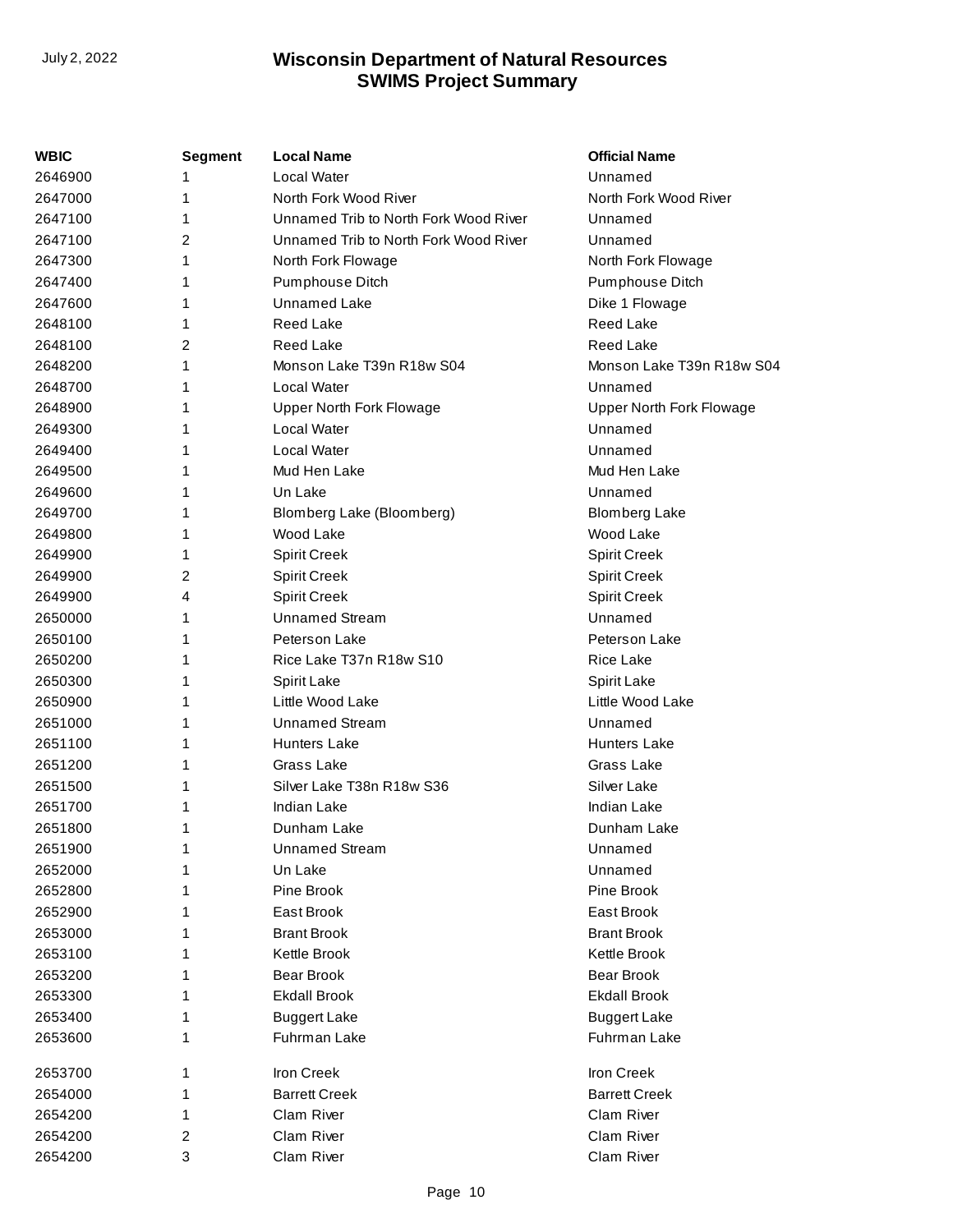| WBIC    | <b>Segment</b> | <b>Local Name</b>              | <b>Official Name</b>   |
|---------|----------------|--------------------------------|------------------------|
| 2654200 | 4              | Clam River                     | Clam River             |
| 2654300 | 1              | South Channel Clam River       | Clam River - S Channel |
| 2654500 | 1              | Clam River Flowage             | Clam River Flowage     |
| 2654600 | 1              | Dody Brook                     | Dody Brook             |
| 2654600 | 2              | Dody Brook                     | Dody Brook             |
| 2654700 | 1              | Un Lake                        | Unnamed                |
| 2654800 | 1              | <b>Black Brook</b>             | <b>Black Brook</b>     |
| 2654800 | 2              | <b>Black Brook</b>             | <b>Black Brook</b>     |
| 2655000 | 1              | Unnamed Lake                   | Unnamed                |
| 2655100 | 1              | Ditch to Clam River            | Unnamed                |
| 2655300 | 1              | Clam Lake, Lower               | Lower Clam Lake        |
| 2655600 | 1              | Un Lake                        | Unnamed                |
| 2655700 | 1              | Un Lake                        | Unnamed                |
| 2655800 | 1              | Mallard Slough                 | Mallard Slough         |
| 2655900 | 1              | <b>Taylor Lake</b>             | <b>Taylor Lake</b>     |
| 2656000 | 1              | Owl Lake                       | Owl Lake               |
| 2656100 | 1              | <b>Tamarack Lake</b>           | <b>Tamarack Lake</b>   |
| 2656200 | 1              | Clam Lake, Upper               | Clam Lake              |
| 2656400 | 2              | Long Lake T38n R16w S16        | Long Lake              |
| 2656500 | 1              | <b>Cripple Creek</b>           | <b>Cripple Creek</b>   |
| 2656600 | 1              | North Fork Clam River          | North Fork Clam River  |
| 2656600 | 3              | North Fork Clam River          | North Fork Clam River  |
| 2656600 | 4              | North Fork Clam River          | North Fork Clam River  |
| 2656700 | 1              | <b>Kent Creek</b>              | <b>Kent Creek</b>      |
| 2656900 | 1              | <b>Kent Lake</b>               | <b>Kent Lake</b>       |
| 2657200 | 1              | Pokegama Lake                  | Pokegama Lake          |
| 2657400 | 1              | Un Lake                        | Unnamed                |
| 2657800 | 1              | <b>Indian Creek</b>            | <b>Indian Creek</b>    |
| 2658400 | 1              | Spencer Lake (Spence)          | Spencer Lake           |
| 2658600 | 2              | <b>Spencer Creek</b>           | <b>Spencer Creek</b>   |
| 2659300 | 1              | Little Bass Lake T38n R15w S36 | Little Bass Lake       |
| 2659400 | 2              | Sand Creek                     | Sand Creek             |
| 2659400 | 4              | Sand Creek                     | Sand Creek             |
| 2659500 | 1              | Spring Branch                  | Spring Brook           |
| 2659600 | 1              | Spring Branch                  | Unnamed                |
| 2659700 | 1              | Peacock Lake                   | Peacock Lake           |
| 2660400 | 1              | Un Lake                        | Unnamed                |
| 2662000 | 1              | <b>Bashaw Outlet</b>           | <b>Bashaw Outlet</b>   |
| 2662100 | 1              | Montgomery Creek               | Montgomery Creek       |
| 2662100 | $\overline{2}$ | Montgomery Creek               | Montgomery Creek       |
| 2662100 | 3              | Montgomery Creek               | Montgomery Creek       |
| 2662400 | 1              | <b>Bashaw Lake</b>             | <b>Bashaw Lake</b>     |
| 2662500 | 1              | <b>Bashaw Brook</b>            | <b>Bashaw Brook</b>    |
| 2662500 | 2              | <b>Bashaw Brook</b>            | <b>Bashaw Brook</b>    |
| 2662800 | 1              | Un Lake                        | Unnamed                |
| 2662900 | 1              | Glendenning Lake               | Glendenning Lake       |
| 2663300 | 1              | South Fork Clam River          | South Fork Clam River  |
| 2663300 | 2              | South Fork Clam River          | South Fork Clam River  |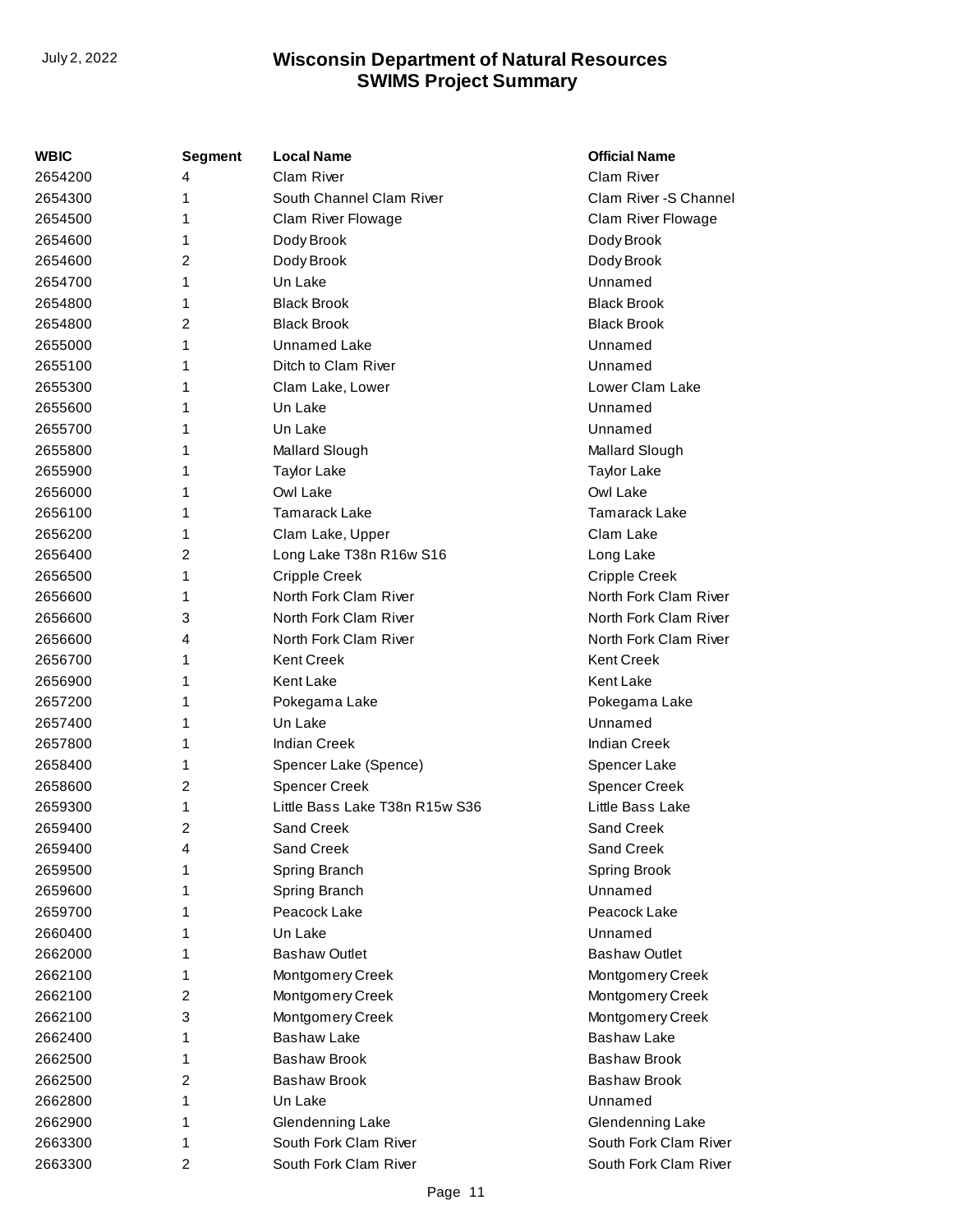| WBIC    | Segment | <b>Local Name</b>            | <b>Official Name</b>      |
|---------|---------|------------------------------|---------------------------|
| 2663500 | 1       | Un Lake                      | Unnamed                   |
| 2663600 | 1       | Unnamed Trib to S Fk Clam R  | Unnamed                   |
| 2663700 | 1       | <b>Krantz Creek</b>          | <b>Krantz Creek</b>       |
| 2663800 | 1       | Buck Lake T37n R14w S14      | <b>Buck Lake</b>          |
| 2664100 | 1       | Spring Lake                  | Spring Lake               |
| 2664600 | 1       | Gillespie Creek              | Gillespie Creek           |
| 2664900 | 1       | Sand Lake T38n R16w S22      | Sand Lake                 |
| 2665100 | 1       | Un Lake                      | Unnamed                   |
| 2669500 | 1       | Sioux Portage Creek          | Sioux Portage Creek       |
| 2670300 | 1       | <b>Yellow River</b>          | <b>Yellow River</b>       |
| 2670300 | 2       | <b>Yellow River</b>          | <b>Yellow River</b>       |
| 2670300 | 3       | <b>Yellow River</b>          | <b>Yellow River</b>       |
| 2670300 | 4       | <b>Yellow River</b>          | <b>Yellow River</b>       |
| 2670400 | 1       | Loon Creek                   | Loon Creek                |
| 2670400 | 2       | Loon Creek                   | Loon Creek                |
| 2670400 | 3       | Loon Creek                   | Loon Creek                |
| 2670400 | 4       | Loon Creek                   | Loon Creek                |
| 2670400 | 6       | Loon Creek                   | Loon Creek                |
| 2670600 | 1       | Minerva Lake                 | Minerva Lake              |
| 2670700 | 1       | Cranberry Lake T41n R16w S35 | Cranberry Lake            |
| 2670900 | 1       | <b>Falk Lake</b>             | <b>Falk Lake</b>          |
| 2671000 | 1       | Love Lake                    | Love Lake                 |
| 2671100 | 1       | <b>Gull Lake</b>             | <b>Gull Lake</b>          |
| 2671200 | 1       | Loon Lake T41n R15w S36      | Loon Lake                 |
| 2671400 | 1       | <b>Burlingame Lake</b>       | <b>Burlingame Lake</b>    |
| 2671500 | 1       | Robie Lake                   | Robie Lake                |
| 2671600 | 1       | Un Lake                      | Unnamed                   |
| 2671700 | 1       | Tabor Lake (Loon)            | <b>Tabor Lake</b>         |
| 2671900 | 1       | <b>Briggs Lake</b>           | <b>Briggs Lake</b>        |
| 2672100 | 1       | Eagle Lake T41n R15w S34     | Eagle Lake                |
| 2672300 | 1       | Mud Lake T41n R15w S34       | Mud Lake                  |
| 2672500 | 1       | <b>Twenty-Six Lake</b>       | Twentysix Lake            |
| 2672700 | 1       | Twentysix Lake Spring        | Twenty-Six Lake Springs   |
| 2672800 | 1       | Schaaf Lake                  | Schaaf Lake               |
| 2672900 | 1       | <b>Culbertson Creek</b>      | <b>Culbertson Creek</b>   |
| 2672900 | 2       | <b>Culbertson Creek</b>      | <b>Culbertson Creek</b>   |
| 2672900 | 3       | <b>Culbertson Creek</b>      | <b>Culbertson Creek</b>   |
| 2673000 | 1       | Lang Lake, North             | North Lang Lake           |
| 2673200 | 1       | <b>Culbertson Lake</b>       | <b>Culbertson Lake</b>    |
| 2673300 | 1       | <b>Culbertson Springs</b>    | <b>Culbertson Springs</b> |
| 2673500 | 1       | Loon Lake T40n R15w S01      | Loon Lake                 |
| 2673600 | 1       | Cadotte Lake                 | Cadotte Lake              |
| 2673800 | 1       | Shoal Lake                   | Shoal Lake                |
| 2674000 | 1       | Hanscom Lake                 | Hanscom Lake              |
| 2674100 | 1       | Long Lake T41 R14 S28        | Long Lake                 |
| 2674200 | 1       | Des Moines Lake (Sucker)     | Des Moines Lake           |
| 2674500 | 1       | Danbury Flowage              | Danbury Flowage           |
| 2674700 | 1       | <b>Buffalo Lake</b>          | <b>Buffalo Lake</b>       |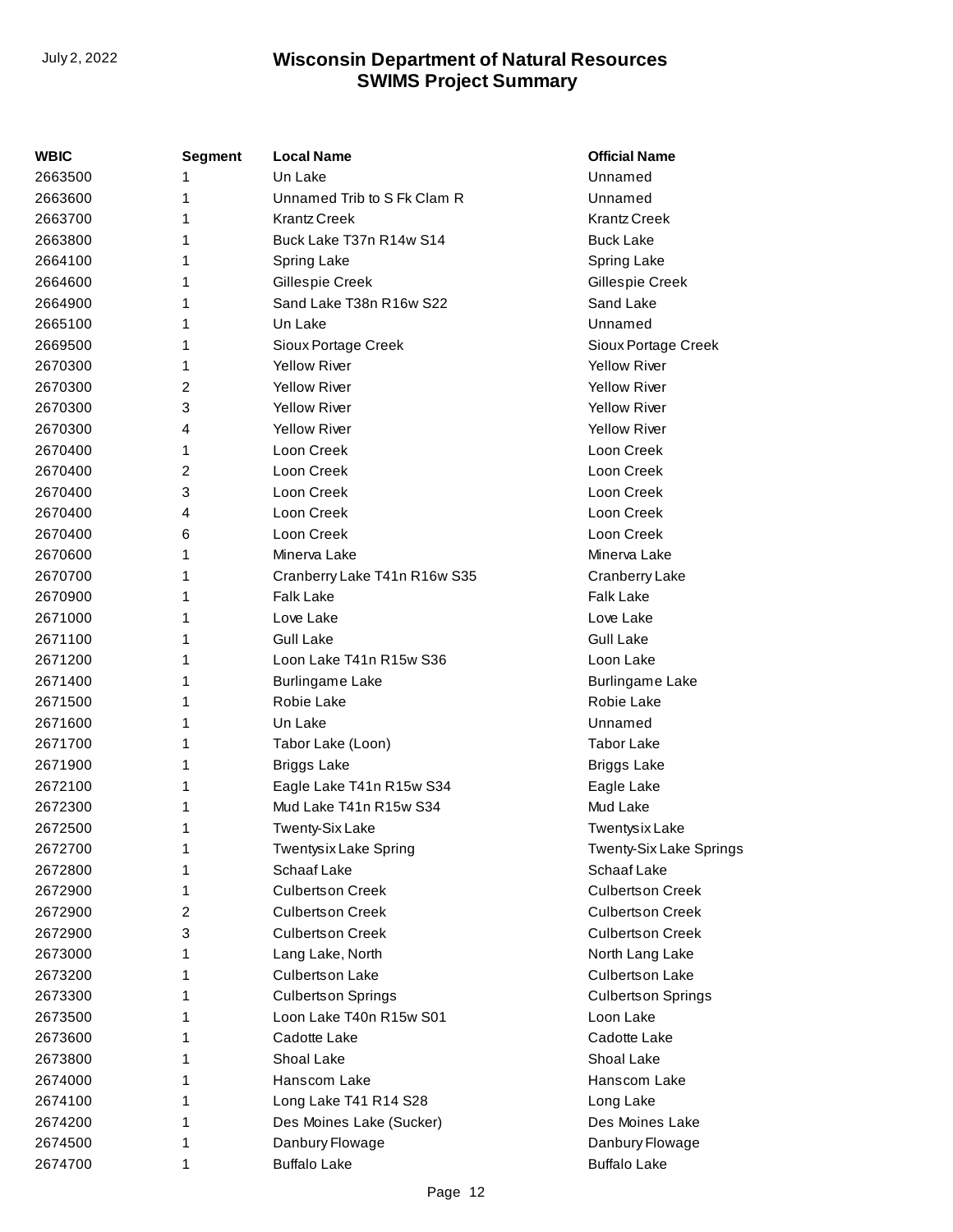| <b>WBIC</b> | <b>Segment</b> | <b>Local Name</b>             | <b>Official Name</b>           |
|-------------|----------------|-------------------------------|--------------------------------|
| 2674800     | 1              | Little Yellow Lake            | Little Yellow Lake             |
| 2675000     | 1              | Bass Lake T40n R17w S13       | Bass Lake                      |
| 2675100     | 1              | <b>Kreiner Lake</b>           | <b>Kreiner Lake</b>            |
| 2675200     | 1              | <b>Yellow Lake</b>            | <b>Yellow Lake</b>             |
| 2675400     | 1              | Lone Star Lake (Saunders)     | Lone Star Lake                 |
| 2675700     | 1              | <b>Austin Lake</b>            | Austin Lake                    |
| 2675800     | 1              | Un Lake                       | Unnamed                        |
| 2675900     | 1              | Lily Lake T39n R15w S06       | Lily Lake                      |
| 2676000     | 1              | Peterson Lake (Big)           | Peterson Lake                  |
| 2676100     | 1              | North Lake                    | North Lake                     |
| 2676200     | 1              | Keizer Lake                   | Kiezer Lake                    |
| 2676300     | 1              | <b>Tomoe Lake</b>             | Tomoe Lake                     |
| 2676400     | 1              | Ann Lake                      | Ann Lake                       |
| 2676700     | 1              | Un Lake                       | Unnamed                        |
| 2676800     | 1              | <b>Big Sand Lake</b>          | Big Sand Lake                  |
| 2677100     | 1              | Un Lake                       | Unnamed                        |
| 2677200     | 1              | <b>Warner Lake</b>            | <b>Warner Lake</b>             |
| 2677300     | 1              | <b>Spring Brook</b>           | Spring Brook                   |
| 2677400     | 1              | <b>Spring Brook Springs</b>   | <b>Spring Brook Springs</b>    |
| 2677700     | 1              | Gaslyn Lake                   | Gaslyn Lake                    |
| 2677800     | 1              | <b>Black Creek</b>            | <b>Black Creek</b>             |
| 2677900     | 1              | Rice Lake T39n R14w S10       | <b>Rice Lake</b>               |
| 2678000     | 1              | <b>Unnamed Creek</b>          | Unnamed                        |
| 2678000     | 2              | Unnamed Creek                 | Unnamed                        |
| 2678100     | 1              | Lipsett Lake                  | Lipsett Lake                   |
| 2678300     | 1              | <b>Benoit Lake</b>            | <b>Benoit Lake</b>             |
| 2678500     | 1              | Un Spring                     | Un Spring                      |
| 2686200     | 1              | <b>Upper Tamarack River</b>   | <b>Upper Tamarack River</b>    |
| 2687800     | 1              | <b>Chases Brook</b>           | <b>Chases Brook</b>            |
| 2688000     | 1              | Un Lake                       | Unnamed                        |
| 2688100     | 1              | <b>Glendenning Creek</b>      | <b>Glendenning Creek</b>       |
| 2688100     | 2              | <b>Glendenning Creek</b>      | <b>Glendenning Creek</b>       |
| 2688600     | 1              | Hay Creek                     | Hay Creek                      |
| 2688600     | 2              | Hay Creek                     | Hay Creek                      |
| 2688700     | 1              | Local Water                   | Unnamed                        |
| 2688800     | 1              | Mcgraw Lake                   | McGraw Lake                    |
| 2689100     | 1              | North Channel St. Croix River | St Croix River - North Channel |
| 2689300     | 1              | Un Spring                     | Un Spring                      |
| 2689400     | 1              | <b>Perkins Creek</b>          | <b>Perkins Creek</b>           |
| 2689500     | 1              | Namekagon River               | Namekagon River                |
| 2689600     | 1              | Dogtown Creek                 | Dogtown Creek                  |
| 2689700     | 1              | Dogtown Springs               | Dogtown Lake                   |
| 2689800     | 1              | <b>Totagatic River</b>        | <b>Totagatic River</b>         |
| 2689900     | 1              | <b>Barrens Brook</b>          | <b>Barrens Brook</b>           |
| 2690100     | 1              | Barrens Springs No. 2         | Barrens Springs No. 2          |
| 2690200     | 1              | Barrens Spring #1             | Barrens Springs No. 1          |
| 2705100     | 1              | Jones (Webb) Creek            | <b>Webb Creek</b>              |
| 2705400     | 1              | Webb Lake (Web)               | Webb Lake                      |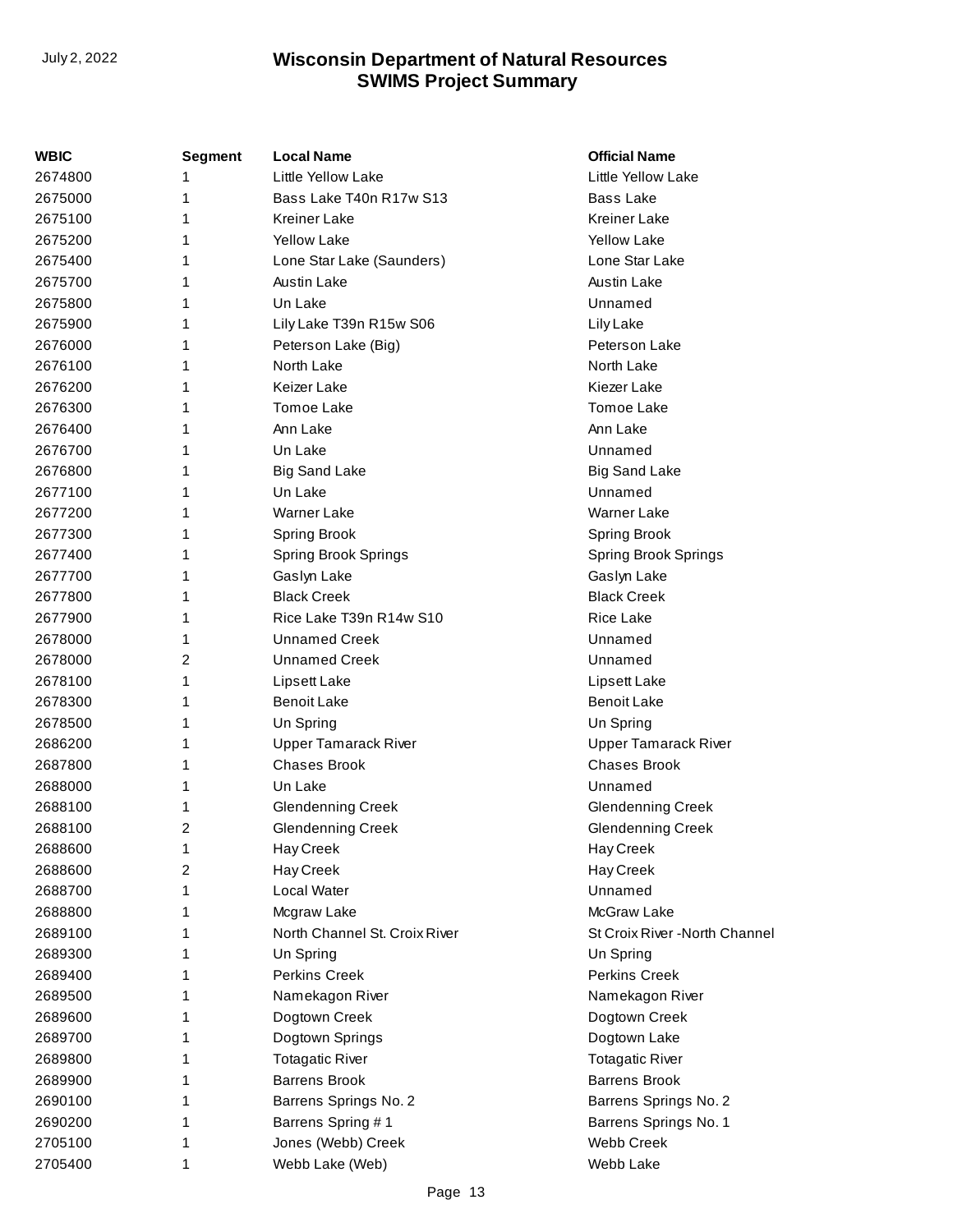| WBIC    | Segment | <b>Local Name</b>                 | <b>Official Name</b>     |
|---------|---------|-----------------------------------|--------------------------|
| 2705500 |         | Nelson Creek                      | <b>Nelson Creek</b>      |
| 2705700 | 1       | <b>Big Bear Lake</b>              | <b>Big Bear Lake</b>     |
| 2706100 | 1       | Namekagon River Trib (S18)        | Unnamed                  |
| 2706200 | 2       | Mckenzie Creek                    | McKenzie Creek           |
| 2706300 | 1       | Mckenzie Lake, Lower              | Lower McKenzie Lake      |
| 2706500 | 1       | Mckenzie Lake, Middle             | Middle McKenzie Lake     |
| 2706700 |         | Lindy Lake                        | Lindy Lake               |
| 2706800 | 1       | Big Mckenzie Lake                 | McKenzie Lake            |
| 2707000 | 1       | Lost Lake T39n R14w S02           | Lost Lake                |
| 2707200 | 1       | Unnamed Lake                      | Unnamed T40n R14w S36-15 |
| 2735800 | 1       | Moore Farm Creek                  | Moore Farm Creek         |
| 2735900 | 1       | <b>Clemens Creek</b>              | <b>Clemens Creek</b>     |
| 2735900 | 2       | <b>Clemens Creek</b>              | <b>Clemens Creek</b>     |
| 2736000 | 1       | <b>Rand Creek</b>                 | Unnamed                  |
| 2736100 | 1       | <b>Rand Creek</b>                 | Unnamed                  |
| 5003602 | 1       | <b>Unnamed Stream</b>             | Unnamed                  |
| 5003607 | 1       | <b>Unnamed Stream</b>             | Unnamed                  |
| 5003630 | 1       | Unnamed Trib to Saint Croix River | Unnamed                  |
| 5003640 | 1       | Unnamed Trib to St. Croix River   | Unnamed                  |
| 5003697 | 1       | <b>Unnamed Stream</b>             | Unnamed                  |
| 5003730 | 1       | <b>Unnamed Stream</b>             | Unnamed                  |
| 5003767 | 1       | <b>Unnamed Stream</b>             | Unnamed                  |
| 5003775 |         | <b>Unnamed Stream</b>             | Unnamed                  |
| 5003784 | 1       | <b>Unnamed Stream</b>             | Unnamed                  |
| 5003794 | 1       | <b>Unnamed Stream</b>             | Unnamed                  |
| 5003803 | 1       | <b>Unnamed Stream</b>             | Unnamed                  |
| 5003822 | 1       | <b>Unnamed Stream</b>             | Unnamed                  |
| 5003843 | 1       | unnamed Stream                    | Unnamed                  |
| 5003852 | 1       | Local Water                       | Unnamed                  |
| 5003854 | 1       | East Brook                        | Unnamed                  |
| 5003855 | 1       | <b>Unnamed Stream</b>             | Unnamed                  |
| 5003894 | 1       | Local Water                       | Unnamed                  |
| 5003910 | 1       | <b>Unnamed Stream</b>             | Unnamed                  |
| 5003911 | 1       | Local Water                       | Unnamed                  |
| 5003922 |         | Local Water                       | Unnamed                  |
| 5003934 | 1       | Local Water                       | Unnamed                  |
| 5003944 |         | Local Water                       | Unnamed                  |
| 5003946 | 1       | Local Water                       | Unnamed                  |
| 5003951 |         | Local Water                       | Unnamed                  |
| 5003957 | 1       | Local Water                       | Unnamed                  |
| 5003984 | 1       | <b>Unnamed Stream</b>             | Unnamed                  |
| 5004007 | 1       | <b>Unnamed Stream</b>             | Unnamed                  |
| 5004019 |         | Local Water                       | Unnamed                  |
| 5004048 | 1       | Local Water                       | Unnamed                  |
| 5004050 |         | <b>Unnamed Stream</b>             | Unnamed                  |
| 5004112 | 1       | Local Water                       | Unnamed                  |
| 5004132 | 1       | Local Water                       | Unnamed                  |
| 5004134 | 1       | Local Water                       | Unnamed                  |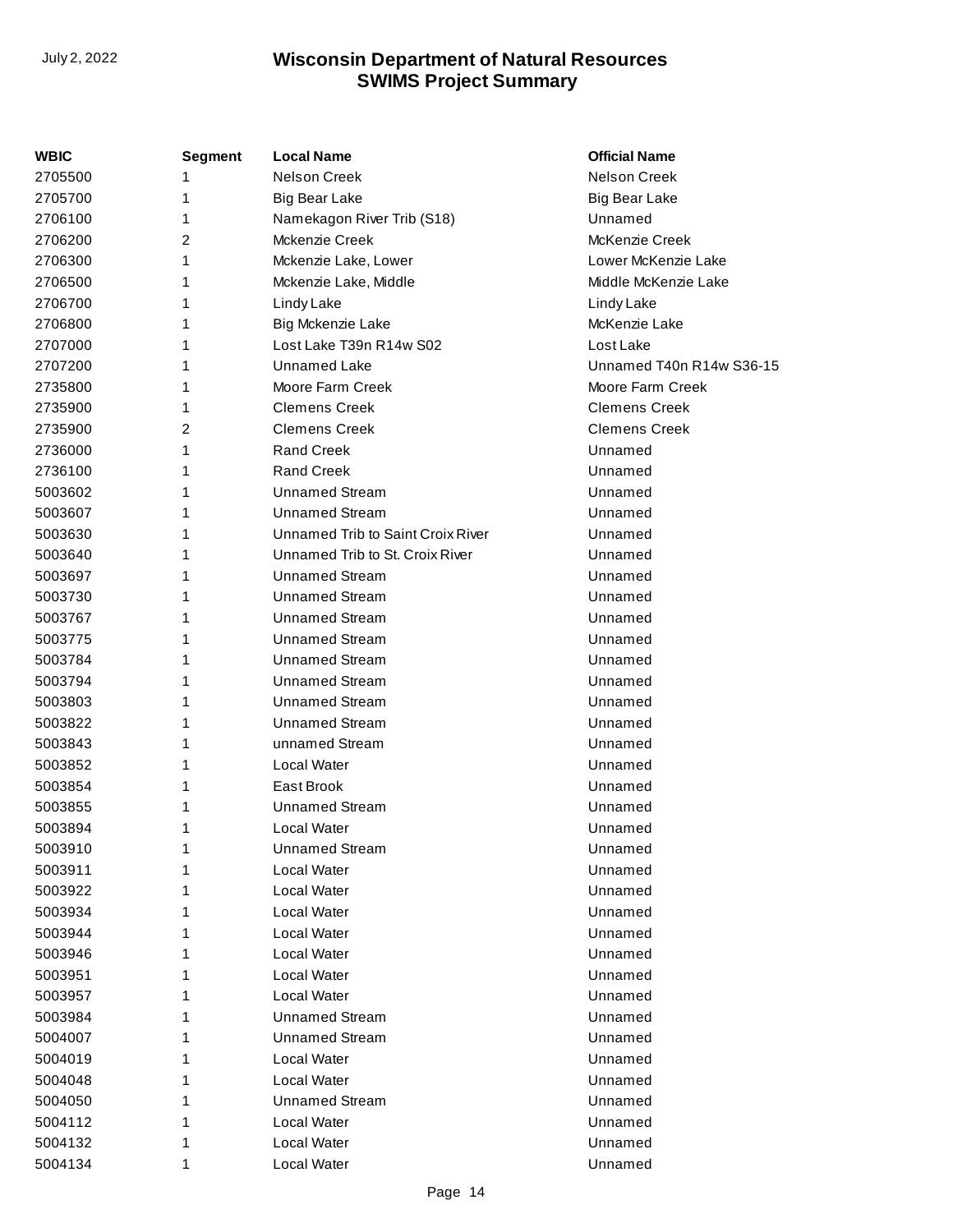| <b>WBIC</b> | Segment | <b>Local Name</b>     | <b>Official Name</b> |
|-------------|---------|-----------------------|----------------------|
| 5004154     | 1       | Local Water           | Unnamed              |
| 5004166     | 1       | Local Water           | Unnamed              |
| 5004188     | 1       | Local Water           | Unnamed              |
| 5004206     | 1       | Local Water           | Unnamed              |
| 5004229     | 1       | <b>Unnamed Stream</b> | Unnamed              |
| 5004235     | 1       | <b>Unnamed Stream</b> | Unnamed              |
| 5004271     | 1       | Local Water           | Unnamed              |
| 5004274     | 1       | Local Water           | Unnamed              |
| 5004276     | 1       | <b>Unnamed Stream</b> | Unnamed              |
| 5004280     | 1       | <b>Unnamed Stream</b> | Unnamed              |
| 5004296     | 1       | <b>Unnamed Stream</b> | Unnamed              |
| 5004350     | 1       | <b>Unnamed Stream</b> | Unnamed              |
| 5004358     | 1       | <b>Unnamed Stream</b> | Unnamed              |
| 5004364     | 1       | <b>Unnamed Stream</b> | Unnamed              |
| 5004512     | 1       | Spring Branch         | Unnamed              |
| 5504911     | 1       | Local Water           | Unnamed              |
| 5504938     | 1       | Local Water           | Unnamed              |
| 5505287     | 1       | Local Water           | Unnamed              |
| 5505400     | 1       | Local Water           | Unnamed              |
| 5505412     | 1       | Local Water           | Unnamed              |
| 5505662     | 1       | Local Water           | Unnamed              |
| 5506053     | 1       | Local Water           | Unnamed              |
| 5506594     | 1       | Local Water           | Unnamed              |
| 5506951     | 1       | Local Water           | Unnamed              |
| 5507160     | 1       | Local Water           | Unnamed              |
| 5507326     | 1       | Local Water           | Unnamed              |
| 5507414     | 1       | Local Water           | Unnamed              |
| 5507464     | 1       | Local Water           | Unnamed              |
| 5507496     | 1       | Local Water           | Unnamed              |
| 5507575     | 1       | Local Water           | Unnamed              |
| 5507618     | 1       | Local Water           | Unnamed              |
| 5507722     | 1       | Local Water           | Unnamed              |
| 5507809     | 1       | Local Water           | Unnamed              |
| 5507864     | 1       | Local Water           | Unnamed              |
| 5508001     | 1       | Local Water           | Unnamed              |
| 5508002     | 1       | Local Water           | Unnamed              |
| 5508017     | 1       | Local Water           | Unnamed              |
| 5508055     | 1       | Local Water           | Unnamed              |
| 5508082     | 1       | Local Water           | Unnamed              |
| 5508148     | 1       | Local Water           | Unnamed              |
| 5508209     | 1       | Local Water           | Unnamed              |
| 5508257     | 1       | Local Water           | Unnamed              |
| 5508265     | 1       | Local Water           | Unnamed              |
| 5508379     | 1       | Local Water           | Unnamed              |
| 5508517     | 1       | Local Water           | Unnamed              |
| 5508591     | 1       | Local Water           | Unnamed              |
| 5508665     | 1       | Local Water           | Unnamed              |
| 5508775     | 1       | Local Water           | Unnamed              |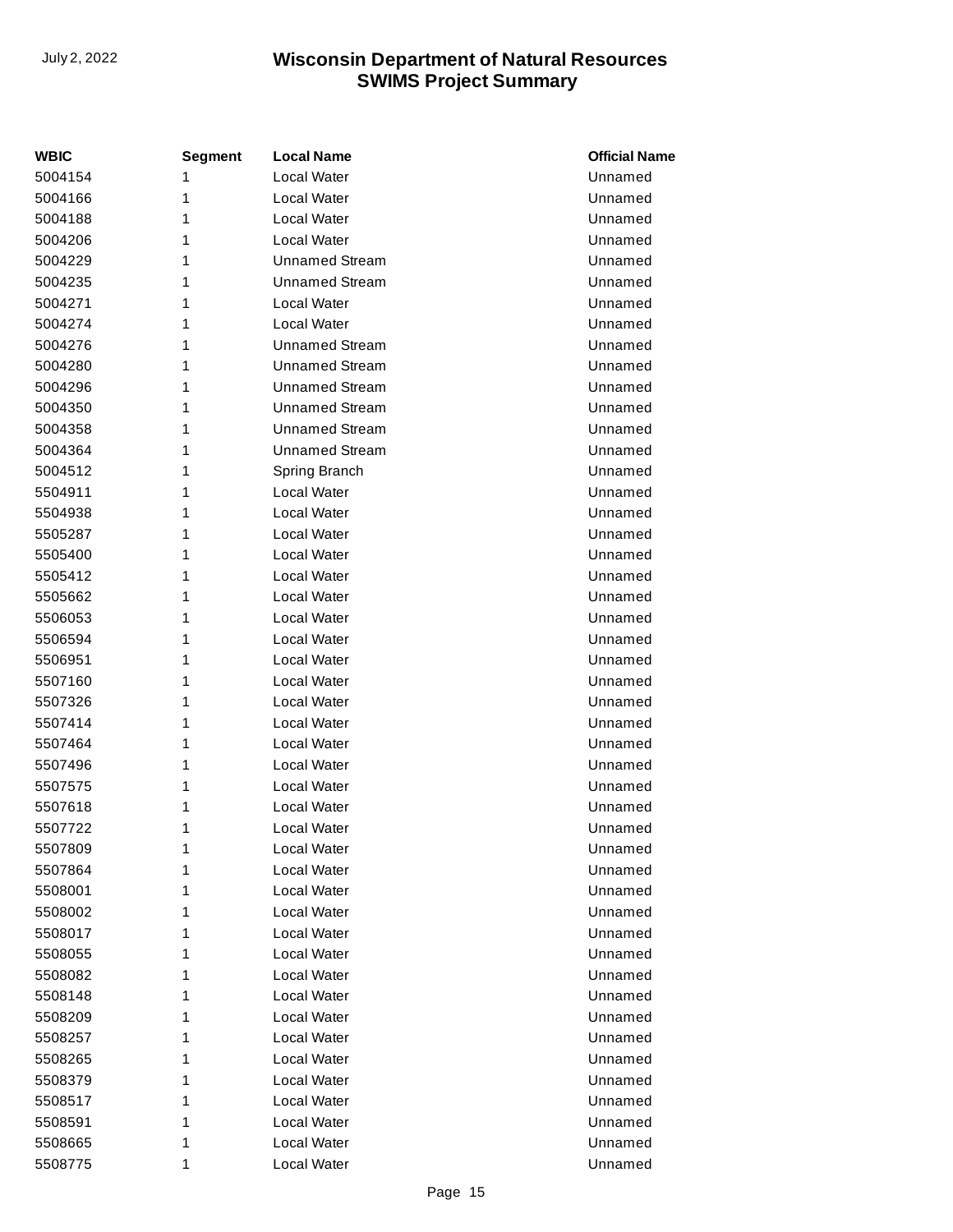| <b>WBIC</b> | <b>Segment</b> | <b>Local Name</b>  | <b>Official Name</b> |
|-------------|----------------|--------------------|----------------------|
| 5508780     | 1              | Local Water        | Unnamed              |
| 5508887     | 1              | <b>Local Water</b> | Unnamed              |
| 5508927     | 1              | Local Water        | Unnamed              |
| 5508980     | 1              | Local Water        | Unnamed              |
| 5508982     | 1              | Local Water        | Unnamed              |
| 5509004     | 1              | Local Water        | Unnamed              |
| 5509017     | 1              | Local Water        | Unnamed              |
| 5509097     | 1              | <b>Local Water</b> | Unnamed              |
| 5509136     | 1              | Local Water        | Unnamed              |
| 5509262     | 1              | Local Water        | Unnamed              |
| 5509285     | 1              | Local Water        | Unnamed              |
| 5509301     | 1              | Local Water        | Unnamed              |
| 5509322     | 1              | Local Water        | Unnamed              |
| 5509414     | 1              | Local Water        | Unnamed              |
| 5509449     | 1              | Local Water        | Unnamed              |
| 5509477     | 1              | <b>Local Water</b> | Unnamed              |
| 5509485     | 1              | Local Water        | Unnamed              |
| 5509497     | 1              | Local Water        | Unnamed              |
| 5509533     | 1              | Local Water        | Unnamed              |
| 5509539     | 1              | Local Water        | Unnamed              |
| 5509551     | 1              | Local Water        | Unnamed              |
| 5509577     | 1              | Local Water        | Unnamed              |
| 5509671     | 1              | Local Water        | Unnamed              |
| 5509716     | 1              | <b>Local Water</b> | Unnamed              |
| 5509720     | 1              | Local Water        | Unnamed              |
| 5509739     | 1              | Local Water        | Unnamed              |
| 5509767     | 1              | Local Water        | Unnamed              |
| 5509802     | 1              | Local Water        | Unnamed              |
| 5509829     | 1              | Local Water        | Unnamed              |
| 5509853     | 1              | Local Water        | Unnamed              |
| 5509956     | 1              | Local Water        | Unnamed              |
| 5509965     | 1              | Local Water        | Unnamed              |
| 5510027     | 1              | Local Water        | Unnamed              |
| 5510058     | 1              | Local Water        | Unnamed              |
| 5510223     | 1              | Local Water        | Unnamed              |
| 5510264     | 1              | Local Water        | Unnamed              |
| 5510290     | 1              | Local Water        | Unnamed              |
| 5510311     | 1              | Local Water        | Unnamed              |
| 5510329     | 1              | Local Water        | Unnamed              |
| 5510361     | 1              | Local Water        | Unnamed              |
| 5510373     | 1              | Local Water        | Unnamed              |
| 5510463     | 1              | Local Water        | Unnamed              |
| 5510548     | 1              | Local Water        | Unnamed              |
| 5510638     | 1              | Local Water        | Unnamed              |
| 5510913     | 1              | Local Water        | Unnamed              |
| 5510922     | 1              | Local Water        | Unnamed              |
| 5511141     | 1              | Local Water        | Unnamed              |
| 5511152     | 1              | Local Water        | Unnamed              |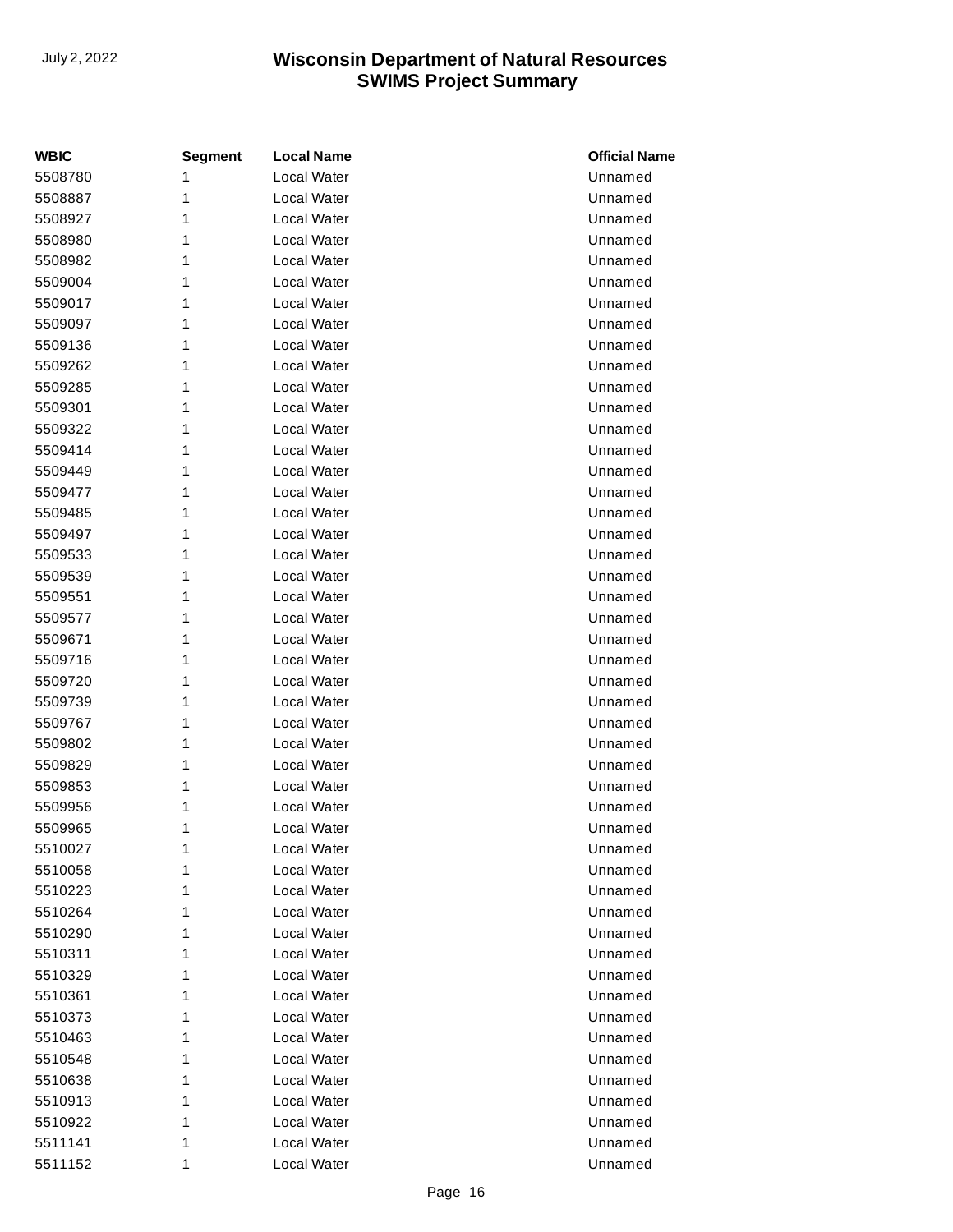| <b>WBIC</b> | <b>Segment</b> | <b>Local Name</b> | <b>Official Name</b> |
|-------------|----------------|-------------------|----------------------|
| 5511235     | 1              | Local Water       | Unnamed              |
| 5511343     | 1              | Local Water       | Unnamed              |
| 5511356     | 1              | Local Water       | Unnamed              |
| 5511399     | 1              | Local Water       | Unnamed              |
| 5511476     | 1              | Local Water       | Unnamed              |
| 5511603     | 1              | Local Water       | Unnamed              |
| 5511691     | 1              | Local Water       | Unnamed              |
| 5511717     | 1              | Local Water       | Unnamed              |
| 5511758     | 1              | Local Water       | Unnamed              |
| 5511795     | 1              | Local Water       | Unnamed              |
| 5511803     | 1              | Local Water       | Unnamed              |
| 5511822     | 1              | Local Water       | Unnamed              |
| 5511831     | 1              | Local Water       | Unnamed              |
| 5511840     | 1              | Local Water       | Unnamed              |
| 5511892     | 1              | Local Water       | Unnamed              |
| 5511897     | 1              | Local Water       | Unnamed              |
| 5511906     | 1              | Local Water       | Unnamed              |
| 5511942     | 1              | Local Water       | Unnamed              |
| 5512046     | 1              | Local Water       | Unnamed              |
| 5512121     | 1              | Local Water       | Unnamed              |
| 5512149     | 1              | Local Water       | Unnamed              |
| 5512157     | 1              | Local Water       | Unnamed              |
| 5512268     | 1              | Local Water       | Unnamed              |
| 5512302     | 1              | Local Water       | Unnamed              |
| 5512303     | 1              | Local Water       | Unnamed              |
| 5512305     | 1              | Local Water       | Unnamed              |
| 5512331     | 1              | Local Water       | Unnamed              |
| 5512381     | 1              | Local Water       | Unnamed              |
| 5512447     | 1              | Local Water       | Unnamed              |
| 5512641     | 1              | Local Water       | Unnamed              |
| 5512672     | 1              | Local Water       | Unnamed              |
| 5512816     | 1              | Local Water       | Unnamed              |
| 5512838     | 1              | Local Water       | Unnamed              |
| 5512842     | 1              | Local Water       | Unnamed              |
| 5512859     | 1              | Local Water       | Unnamed              |
| 5512992     | 1              | Local Water       | Unnamed              |
| 5513008     | 1              | Unnamed           | Unnamed              |
| 5513118     | 1              | Local Water       | Unnamed              |
| 5513224     | 1              | Local Water       | Unnamed              |
| 5513243     | 1              | Local Water       | Unnamed              |
| 5513276     | 1              | Local Water       | Unnamed              |
| 5513297     | 1              | Local Water       | Unnamed              |
| 5513318     | 1              | Local Water       | Unnamed              |
| 5513339     | 1              | Local Water       | Unnamed              |
| 5513405     | 1              | Local Water       | Unnamed              |
| 5513427     | 1              | Local Water       | Unnamed              |
| 5513454     | 1              | Local Water       | Unnamed              |
| 5513464     | 1              | Local Water       | Unnamed              |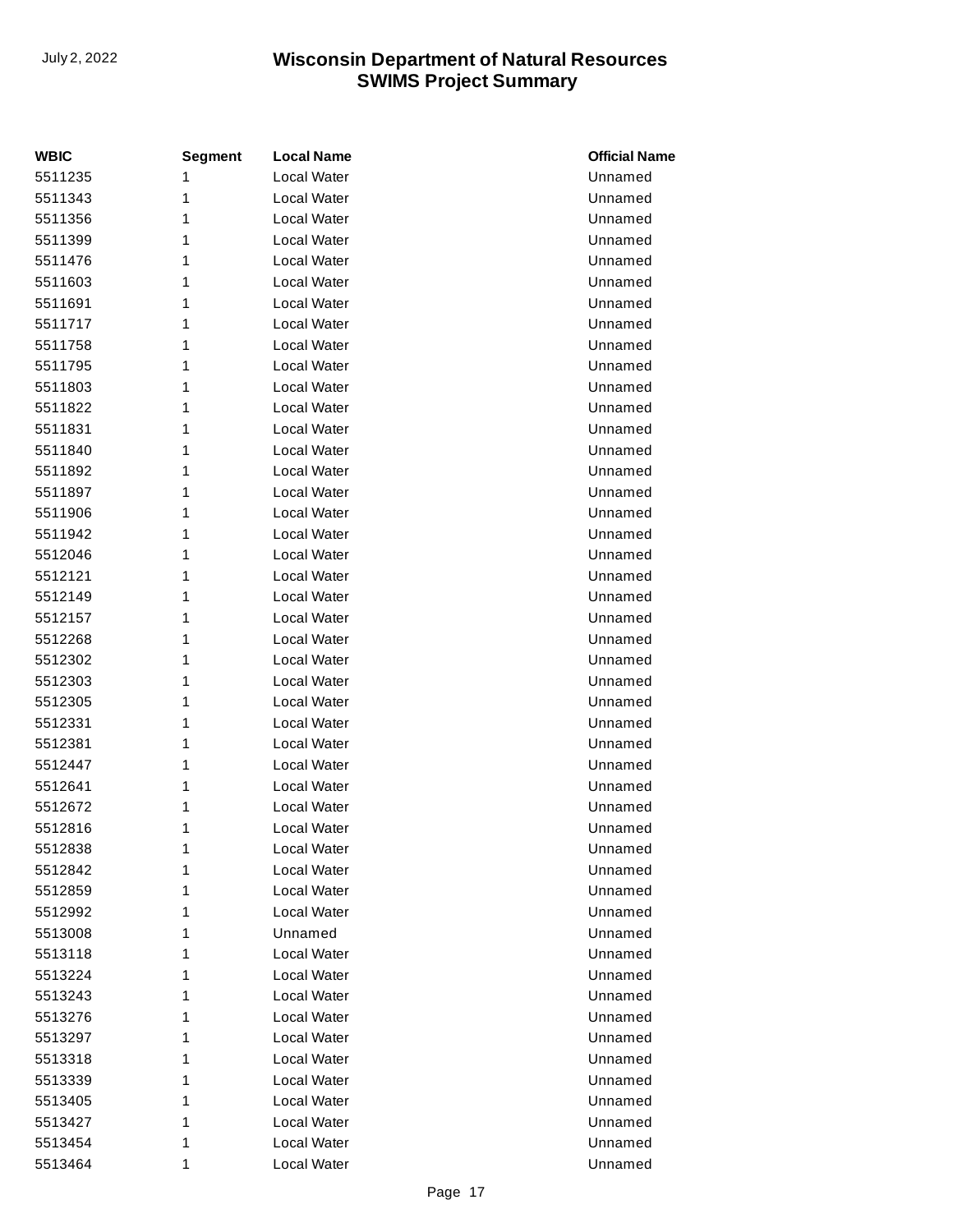| WBIC    | <b>Segment</b> | <b>Local Name</b>    | <b>Official Name</b> |
|---------|----------------|----------------------|----------------------|
| 5513508 | 1              | Local Water          | Unnamed              |
| 5513523 | 1              | Local Water          | Unnamed              |
| 5513677 | 1              | Local Water          | Unnamed              |
| 5513681 | 1              | Local Water          | Unnamed              |
| 5513689 | 1              | Local Water          | Unnamed              |
| 5513702 | 1              | Local Water          | Unnamed              |
| 5513732 | 1              | Local Water          | Unnamed              |
| 5513753 | 1              | Local Water          | Unnamed              |
| 5513779 | 1              | Local Water          | Unnamed              |
| 5513840 | 1              | Local Water          | Unnamed              |
| 5513889 | 1              | Local Water          | Unnamed              |
| 5513924 | 1              | Local Water          | Unnamed              |
| 5513978 | 1              | Local Water          | Unnamed              |
| 5514108 | 1              | Local Water          | Unnamed              |
| 5514188 | 1              | Local Water          | Unnamed              |
| 5514262 | 1              | Local Water          | Unnamed              |
| 5514301 | 1              | Local Water          | Unnamed              |
| 5514310 | 1              | Local Water          | Unnamed              |
| 5514312 | 1              | Local Water          | Unnamed              |
| 5514364 | 1              | Local Water          | Unnamed              |
| 5514397 | 1              | Local Water          | Unnamed              |
| 5514441 | 1              | Local Water          | Unnamed              |
| 5514507 | 1              | Spencer Springs pond | Unnamed              |
| 5514649 | 1              | Local Water          | Unnamed              |
| 5514729 | 1              | Local Water          | Unnamed              |
| 5514808 | 1              | Local Water          | Unnamed              |
| 5514874 | 1              | Local Water          | Unnamed              |
| 5514911 | 1              | Local Water          | Unnamed              |
| 5515037 | 1              | Local Water          | Unnamed              |
| 5515252 | 1              | Local Water          | Unnamed              |
| 5515269 | 1              | Local Water          | Unnamed              |
| 5515428 | 1              | Local Water          | Unnamed              |
| 5515607 | 1              | <b>Local Water</b>   | Unnamed              |
| 5515706 | 1              | Local Water          | Unnamed              |
| 5515767 | 1              | Local Water          | Unnamed              |
| 5515774 | 1              | Local Water          | Unnamed              |
| 5516139 | 1              | Local Water          | Unnamed              |
| 5516210 | 1              | Local Water          | Unnamed              |
| 5516304 | 1              | Local Water          | Unnamed              |
| 5516326 | 1              | Local Water          | Unnamed              |
| 5516436 | 1              | Local Water          | Unnamed              |
| 5516455 | 1              | Local Water          | Unnamed              |
| 5516543 | 1              | Local Water          | Unnamed              |
| 5516619 | 1              | Local Water          | Unnamed              |
| 5516625 | 1              | Local Water          | Unnamed              |
| 5516671 | 1              | Freedom Lakes        | Freedom Lakes        |
| 5516696 | 1              | Local Water          | Unnamed              |
| 5516738 | 1              | Local Water          | Unnamed              |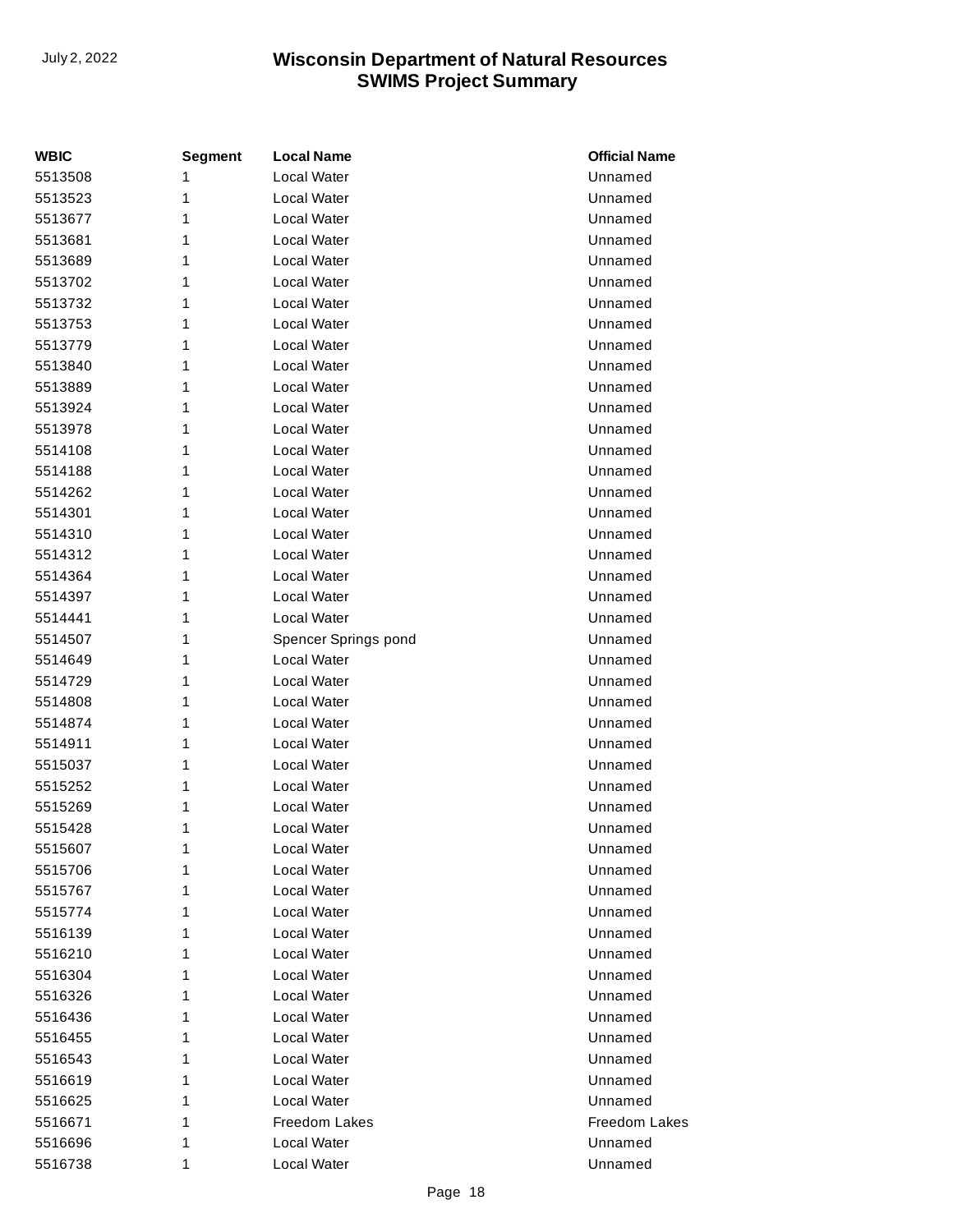| <b>WBIC</b>              | <b>Segment</b>     | <b>Local Name</b>  |                   | <b>Official Name</b> |                 |
|--------------------------|--------------------|--------------------|-------------------|----------------------|-----------------|
| 5516749                  |                    | Local Water        |                   | Unnamed              |                 |
| 5516968                  | 1                  | Local Water        |                   | Unnamed              |                 |
| 5516983                  | 1                  | <b>Local Water</b> |                   | Unnamed              |                 |
| 5517020                  |                    | Local Water        |                   | Unnamed              |                 |
| 5581830                  | 1                  | Local Water        |                   | Unnamed              |                 |
| 5582823                  | 1                  | Local Water        |                   | Unnamed              |                 |
| 5582919                  | 1                  | <b>Local Water</b> |                   | Unnamed              |                 |
| 5582924                  |                    | Local Water        |                   | Unnamed              |                 |
| 5583016                  | 1                  | Local Water        |                   | Unnamed              |                 |
| 5583076                  |                    | Local Water        |                   | Unnamed              |                 |
| 5583121                  | 1                  | <b>Local Water</b> |                   | Unnamed              |                 |
| 5583123                  |                    | Local Water        |                   | Unnamed              |                 |
| 5583185                  | 1                  | Local Water        |                   | Unnamed              |                 |
| 5583200                  | 1                  | Local Water        |                   | Unnamed              |                 |
| 5583202                  | 1                  | <b>Local Water</b> |                   | Unnamed              |                 |
| 5583213                  |                    | Local Water        |                   | Unnamed              |                 |
| 5583214                  |                    | Local Water        |                   | Unnamed              |                 |
| 5583215                  |                    | Local Water        |                   | Unnamed              |                 |
| 5583226                  | 1                  | <b>Local Water</b> |                   | Unnamed              |                 |
| 5583285                  |                    | Local Water        |                   | Unnamed              |                 |
| 5583304                  | 1                  | Local Water        |                   | Unnamed              |                 |
| 5583309                  | 1                  | Local Water        |                   | Unnamed              |                 |
| 5583407                  | 1                  | <b>Local Water</b> |                   | Unnamed              |                 |
| 5583428                  |                    | Local Water        |                   | Unnamed              |                 |
| 5589218                  | 1                  | Unnamed            |                   | Unnamed              |                 |
| 5590431                  |                    | Local Water        |                   | Unnamed              |                 |
| 5590474                  | 1                  | Local Water        |                   | Unnamed              |                 |
| 5590833                  | 1                  | Local Water        |                   | Unnamed              |                 |
| <b>Lab Account Codes</b> |                    |                    |                   |                      |                 |
| <b>Account Code</b>      | <b>Description</b> |                    |                   | <b>Start Date</b>    | <b>End Date</b> |
| <b>Forms</b>             |                    |                    |                   |                      |                 |
| <b>Form Code</b>         | <b>Form Name</b>   |                    |                   |                      |                 |
| <b>Methods</b>           |                    |                    |                   |                      |                 |
| <b>Method Code</b>       |                    | <b>Description</b> |                   |                      |                 |
| <b>Fieldwork Events</b>  |                    |                    |                   |                      |                 |
| <b>Start Date</b>        | <b>Status</b>      | <b>Field ID</b>    | <b>Station ID</b> | <b>Station Name</b>  |                 |
| <b>Documents</b>         |                    |                    |                   |                      |                 |
| <b>Title</b>             | <b>Description</b> |                    | <b>Author</b>     | <b>Published</b>     | <b>Comments</b> |
| <b>Budget</b>            |                    |                    |                   |                      |                 |